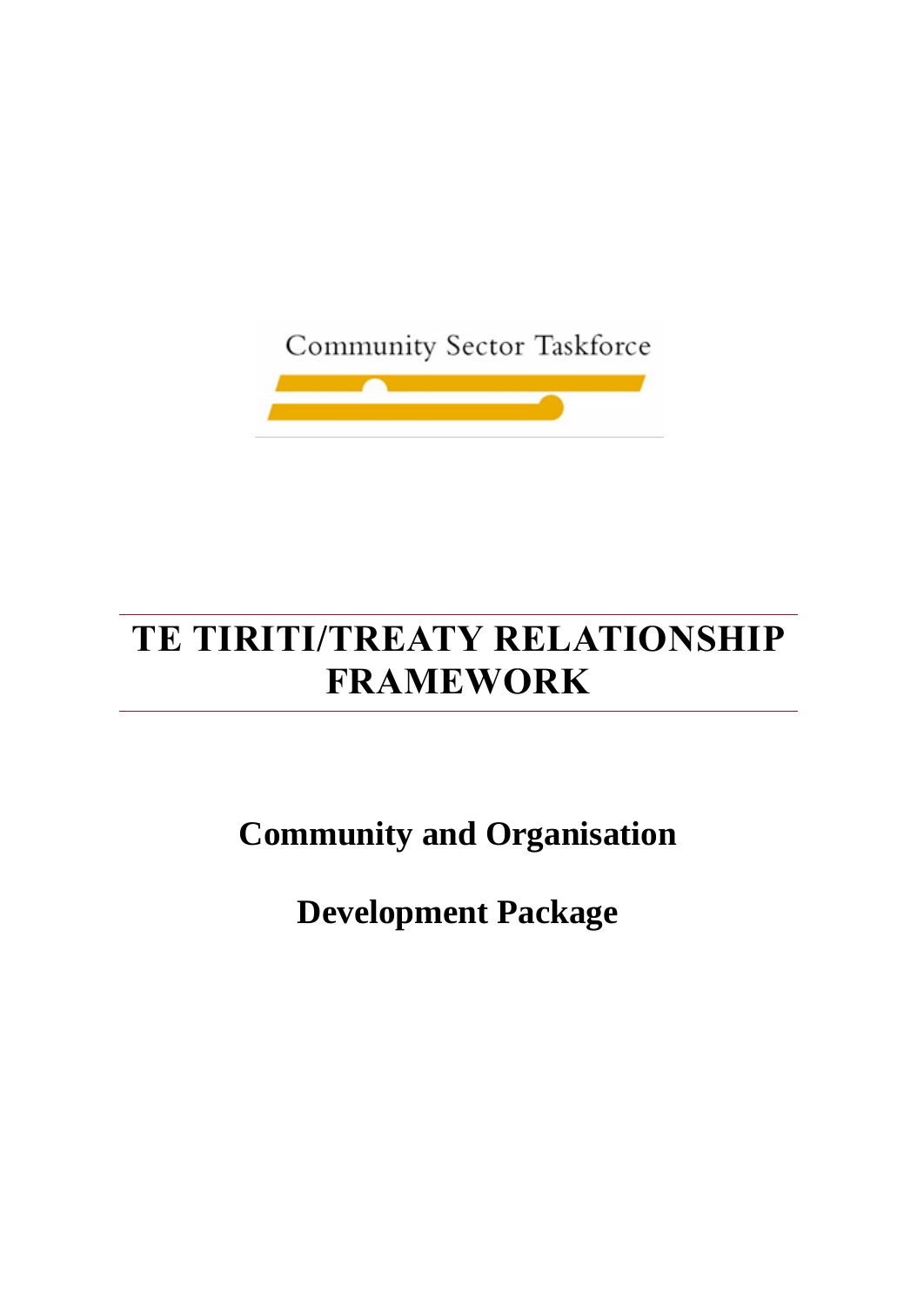# **Introduction**

For Indigenous people worldwide there is a generally held belief that everything is connected. In Te Ao Māori, those connections and our knowledge of them, are generally understood in terms of "relationships".

From the time of early settlement in Aotearoa New Zealand, the worldview that operated was broadly Western in nature. A Western worldview understanding tends to segment the world in order to seek knowledge of its various parts. The concept of the person, therefore is often expressed using language that relates to the "autonomous individual". Humanity is understood as separate from other parts of the natural world and the relationship of humanity to nature is hierarchical with humanity in a dominant position.

In Te Ao Māori, however, the concept of a person is often expressed in a reciprocal relationship with others and with the natural world. When people with a segmented view of the world encounter those who do not, the forging of a relationship becomes a challenge for both groups and in Aotearoa New Zealand, this difference in approach has involved struggle for both groups.

It is important to note that mana/tangata whenua are resilient and persistent in maintaining the importance of Te Ao Māori and have aspirations for its relevance to the public life of the nation. So too has the Crown in its aspiration to maintain its own legal authority and ability to exercise power. The historical beneficiaries of this power arrangement have mostly been Tangata Tiriti. However there is a growing recognition that the current arrangement is not working.

A better understanding of how to work with indigenous peoples and worldview differences in our communities is needed in order to improve the way we develop and operate the infrastructure to support the workings of diverse communities in Aotearoa New Zealand, locally, regionally and nationally.

Working from a relationships perspective requires a new way of working that acknowledges the complexity of diverse communities. A framework that can provide structure for ways of working with worldview differences must be respectful, relevant and mana enhancing. It needs to draw from both parties of Te Tiriti/Treaty of Waitangi and the worldview values of Tangata Whenua and Tangata Tiriti together.

To date a framework based on Te Tiriti/Treaty of Waitangi relationships has been used in the public sector and community organisations in Aotearoa New Zealand as a tool for organisational transformation and community development from a tangata whenua and tangata tiriti perspective together. It is a community leadership framework understood in terms of relationships between Tangata Whenua and Tangata Tiriti together. It has been used in the work of the Community Sector Taskforce from its inception.

# **WHO IS THIS DOCUMENT FOR?**

This document is for people who are ready to act. You may be part of a neighbourhood group that is not getting a fair hearing on local issues. You may be a marae group that is struggling to progress. You may be a CEO of an organisation that has been involved in costly litigation over a relationship breakdown with mana whenua which has left you wondering what to do next. You may be a government agency worker who is uncertain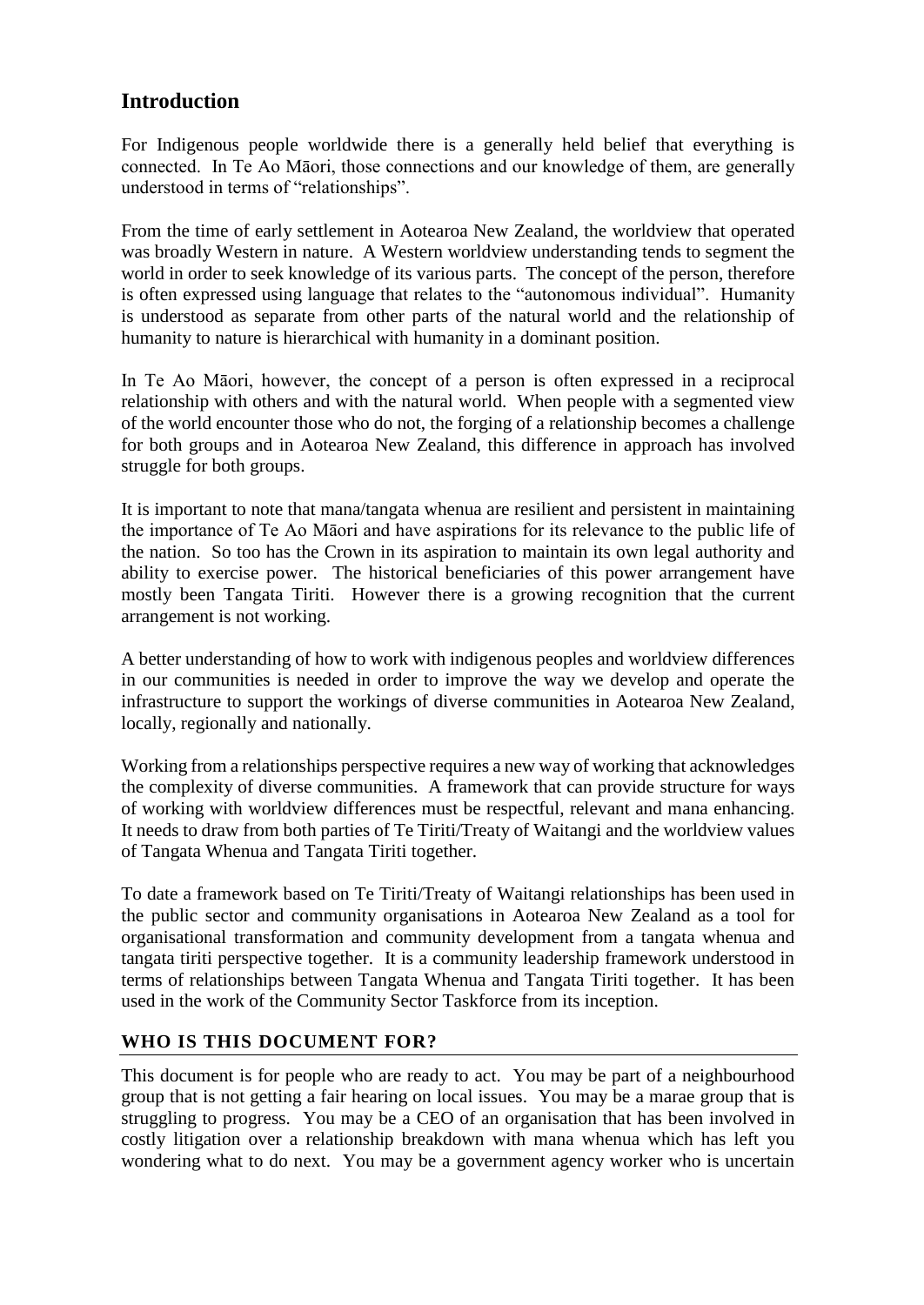how to resolve the tension between government and mana whenua expectations of service provision in your area. You may be in business and keen to develop relationships that lead to growth, employment and improved triple bottom line performance.

## **THE COMMUNITY AND ORGANISATION DEVELOPMENT (CD-OD) PACKAGE IS MADE UP OF THE FOLLOWING COMPONENTS:**

- The Tiriti/Treaty of Waitangi Relationship Framework in the Tangata Whenua, Community and Voluntary Sector, and
- A CD-OD Package based on the Tiriti/Treaty of Waitangi Relationship Framework which includes the following components:
	- o Methodology

 $\overline{a}$ 

- o Policy and Strategy development guidelines
- o Education and Training modules
- o Change Management guidelines
- o External Relationships development guidelines
- o Resource allocation model for planning purposes.

## **THE TIRITI/TREATY OF WAITANGI RELATIONSHIP FRAMEWORK IN THE TANGATA WHENUA, COMMUNITY AND VOLUNTARY SECTOR**

The document '*A New Way of Working for the Tangata Whenua, Community & Voluntary Sector in Aotearoa/New Zealand'* was developed by the Community Sector Taskforce after its National Forum in 2005. At that forum the Sector adopted this approach to working within a Tiriti/Treaty of Waitangi Relationship Framework.<sup>1</sup>

For the Taskforce this approach has been important to its work in the Sector.

- It shows practical respect for Sector independence, and
- It enables communities to work in ways that acknowledge and work with Mana/ Tangata Whenua rights and Tangata Tiriti diversity at a local level. $2$

The Tiriti/Treaty Relationships Framework promotes the view that the Treaty is not just for Māori but for everyone. Everyone has a role to make it work.

Values are an important component in both understanding and working from a relationships perspective. Some key values from a Tangata Whenua perspective are set out in Appendix 1. Key Tangata Tiriti values are set out in Appendix 2. These values provide an entry point for people to engage on the basis of their different worldviews.

<sup>1</sup> *A New Way of Working for the Tangata Whenua, Community & Voluntary Sector in Aotearoa/New Zealand,* 2006. It can be found on the Community Sector Taskforce website:<http://cst.org.nz/about/publications/>

<sup>&</sup>lt;sup>2</sup> **Tangata Whenua** (Generic terms for Maori comprising those with mana whenua responsibilities (Maori who are tied culturally to an area by whakapapa and whose ancestors who lived and died there), together with Taura here (Maori, resident in an area, but who belong to waka and tribes from other parts of Aotearoa/New Zealand).

**Tangata Tiriti** (Generic term to describe people whose rights to live in Aotearoa/New Zealand) derive from Te Tiriti/Treaty of Waitangi and the arrangements that the Crown has established under a common rule of law, and the equity provisions of Article 3 of Te Tiriti/Treaty.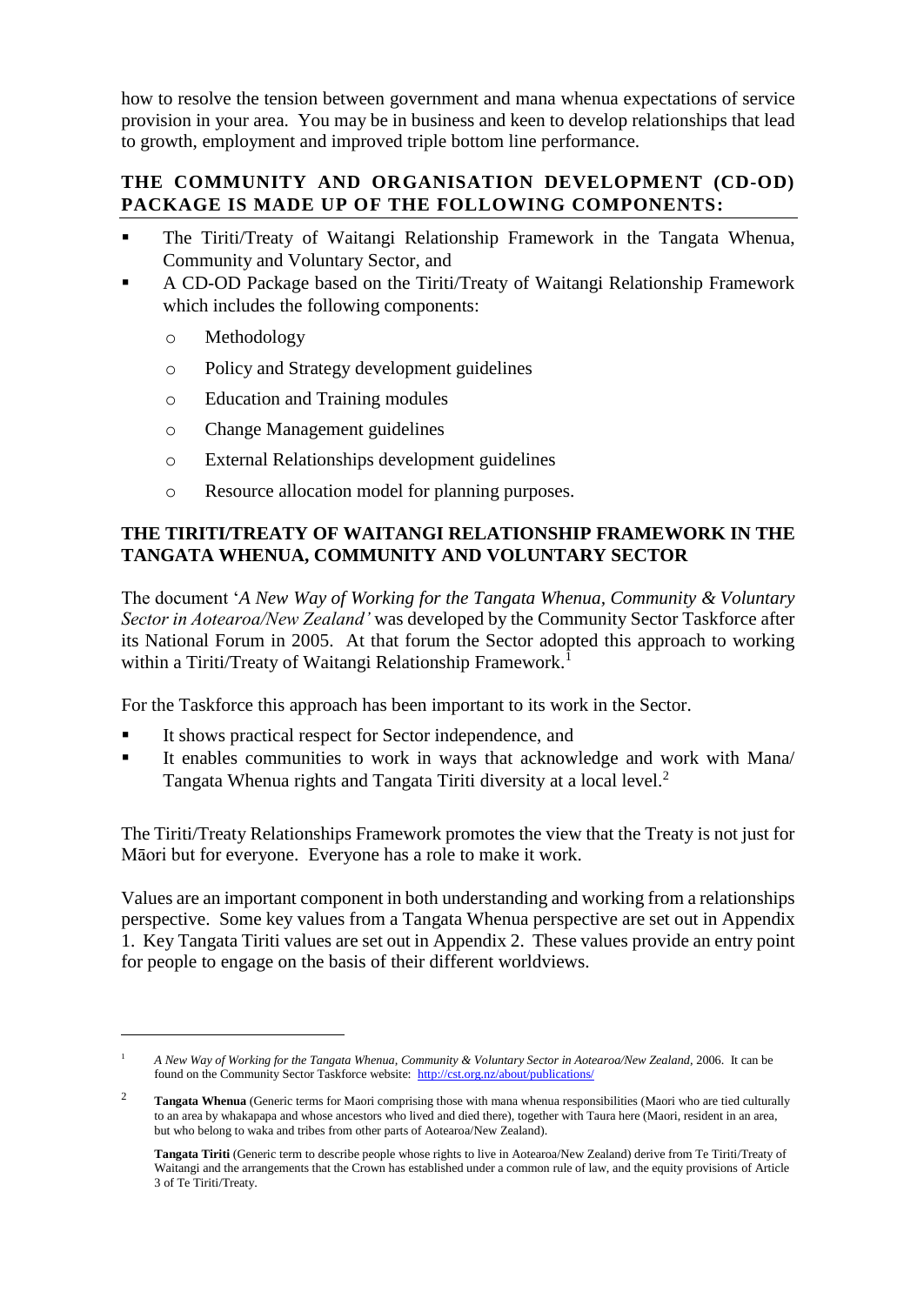Self-knowledge in relation to worldview values and the skill to work with others from this perspective is central to the discipline of using the Framework in communities and in organisations.

This is a Tiriti/Treaty of Waitangi-based framework. As such it recognises:

- That Te Tiriti o Waitangi/Treaty of Waitangi was signed between Tangata Whenua and the Crown;
- That the Maori text is pre-eminent. It also acknowledges the English text and makes provision for working with both;
- That the grievances that Tangata Whenua have suffered as indigenous people need to be addressed structurally and culturally beyond the Treaty settlement process using a different approach to current and future relationship development;
- That Tangata Whenua has the right and the responsibility to manaaki all Tangata Tiriti who come to Aotearoa in a manner that expresses Tikanga Māori and acknowledges cultural worldview difference.

The Framework's accountability is positioned strategically to support improvement in the power of people in communities and in community organisations to:

- engage with local issues/aspirations
- **active independently in terms of community aspirations**
- lead positive change
- connect people to achieve a greater voice and visibility

The "relationships approach" embedded in the Framework is set in an accountability context as follows:

Figure 1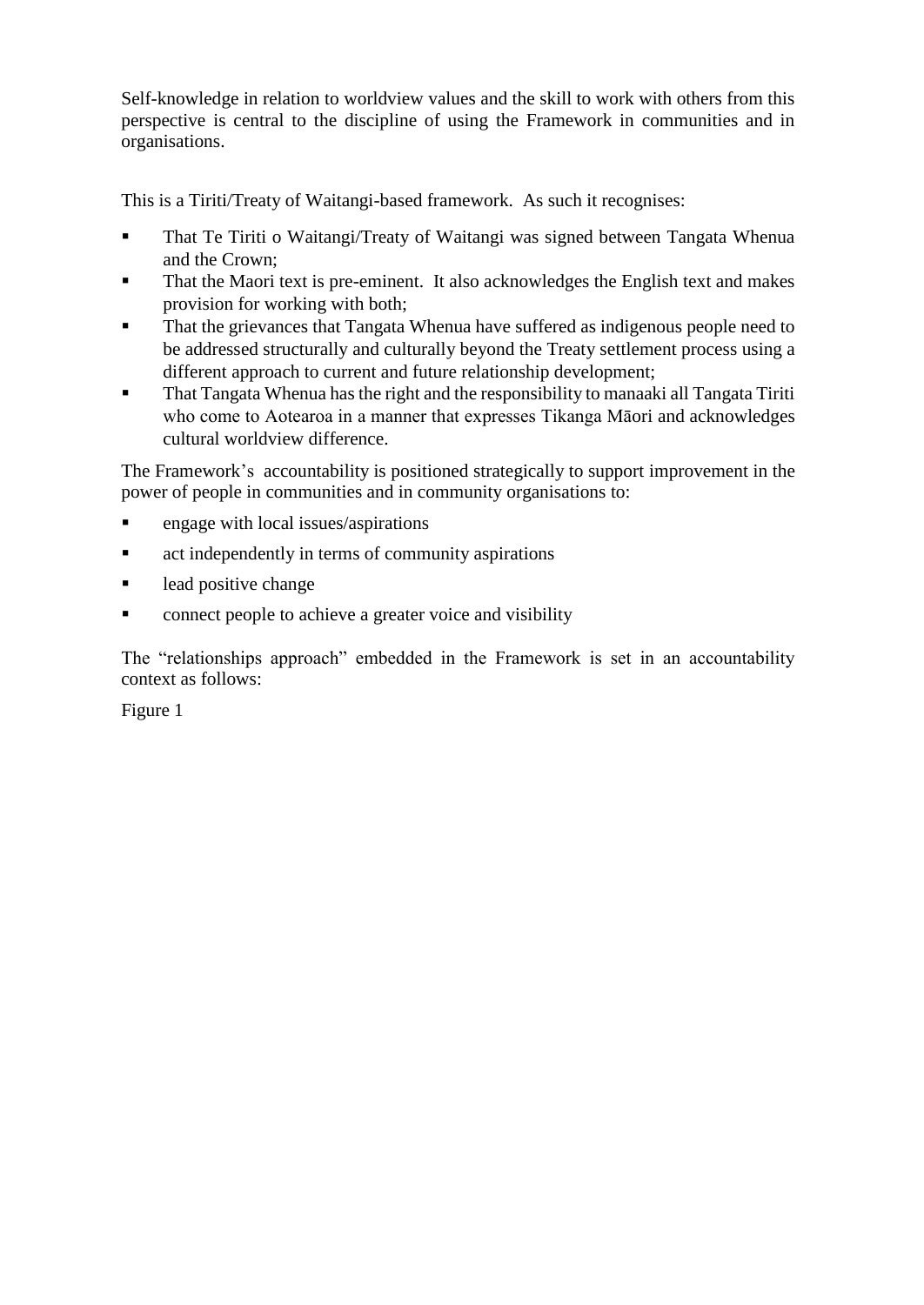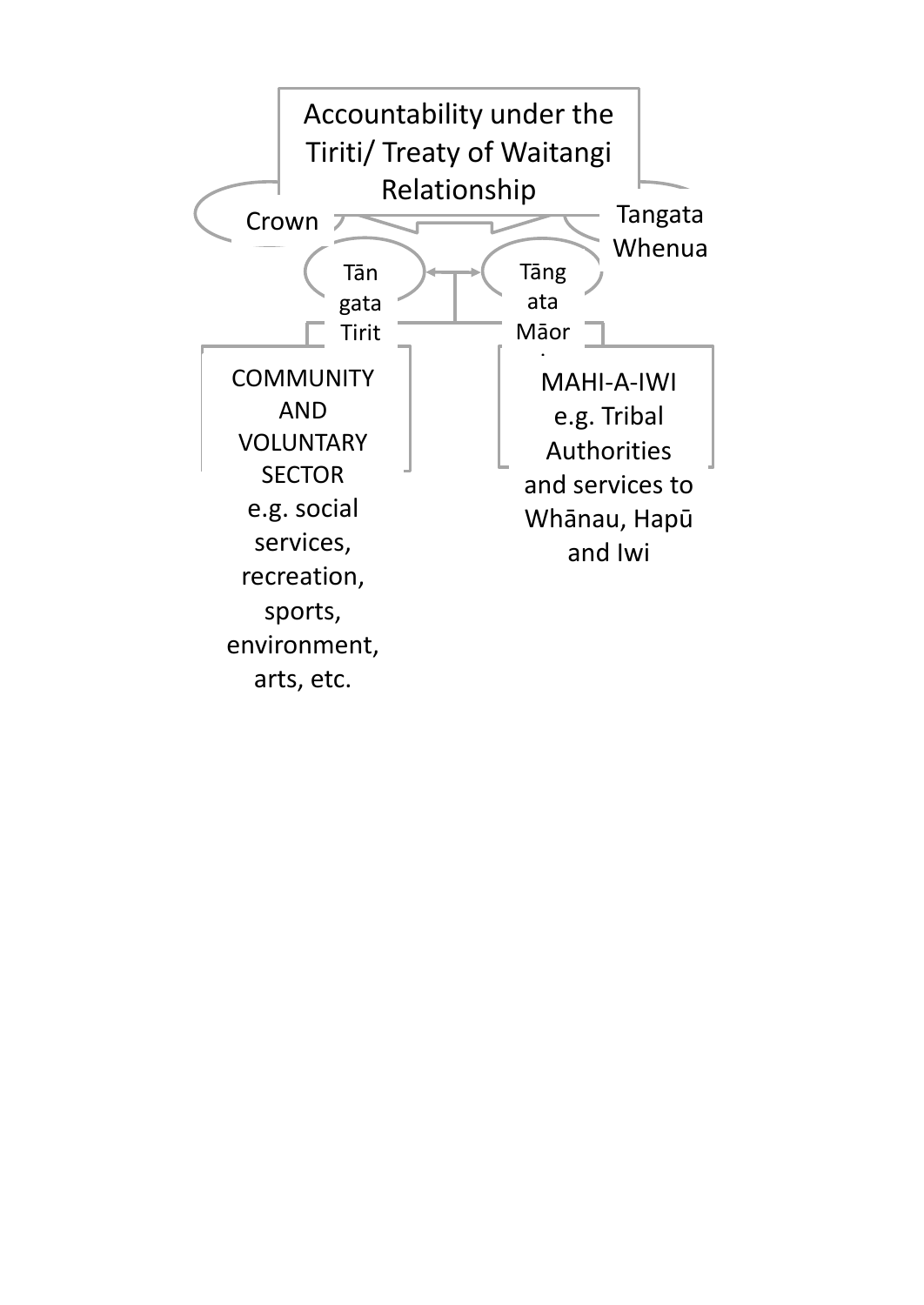A "relationships approach" models the following defining features in the way it operates:

- The terms and relationships between the parties are to be defined and developed together by the parties (Crown culture historically has dictated process and decisionmaking. This generally constrains Tangata Whenua development and therefore the development of New Zealand, i.e. Treaty principles, western law/governance structures that reflect predominantly one cultural worldview).
- A Tiriti/Treaty 2-worldview is to implement a developmental agenda that ensures that Tangata Whenua in the Sector have a proper place alongside Tangata Tiriti.
- As a result of the overarching Tiriti/Treaty relationship there is an ability for Tangata Whenua to operate from an independent position on particular issues (through the exercise of tinorangatiratanga).
- All peoples will have a place and a role in the way the Sector organises itself when the Tangata Whenua position is secured and a Tiriti/Treaty Relationships approach is practised.

# **COMMUNITY/ORGANISATION DEVELOPMENT FRAMEWORK**

# **METHODOLOGY**

Working with a "relationships approach" implies a different way of working with change and change management disciplines. The methodology<sup>3</sup> set out below is underpinned by respect for cultural worldview difference and the need to operate from a relationships perspective. This means defining and developing the relationship as a first step before addressing the work to be done. When this sequence is followed, the process is shaped by the relationships in an integrated manner.

In the methodology below, the first step is awareness raising. Unless people know why there is a need to address an issue, they cannot meaningfully participate in education nor can they take action. Once they have begun to answer that question they can move forward.

There are two broad groupings of activity in the methodology, one which relates to education and one which relates to change/action. In general terms a person starts at the awareness end of the continuum and makes their way through to the behaviour change point. Organisations on the other hand start at a variety of different starting points as the position of their people varies.

 $\overline{a}$ <sup>3</sup> The methodology has been developed in an organisational setting but lends itself to adaptation for community settings and particularly in working with groups in a community setting.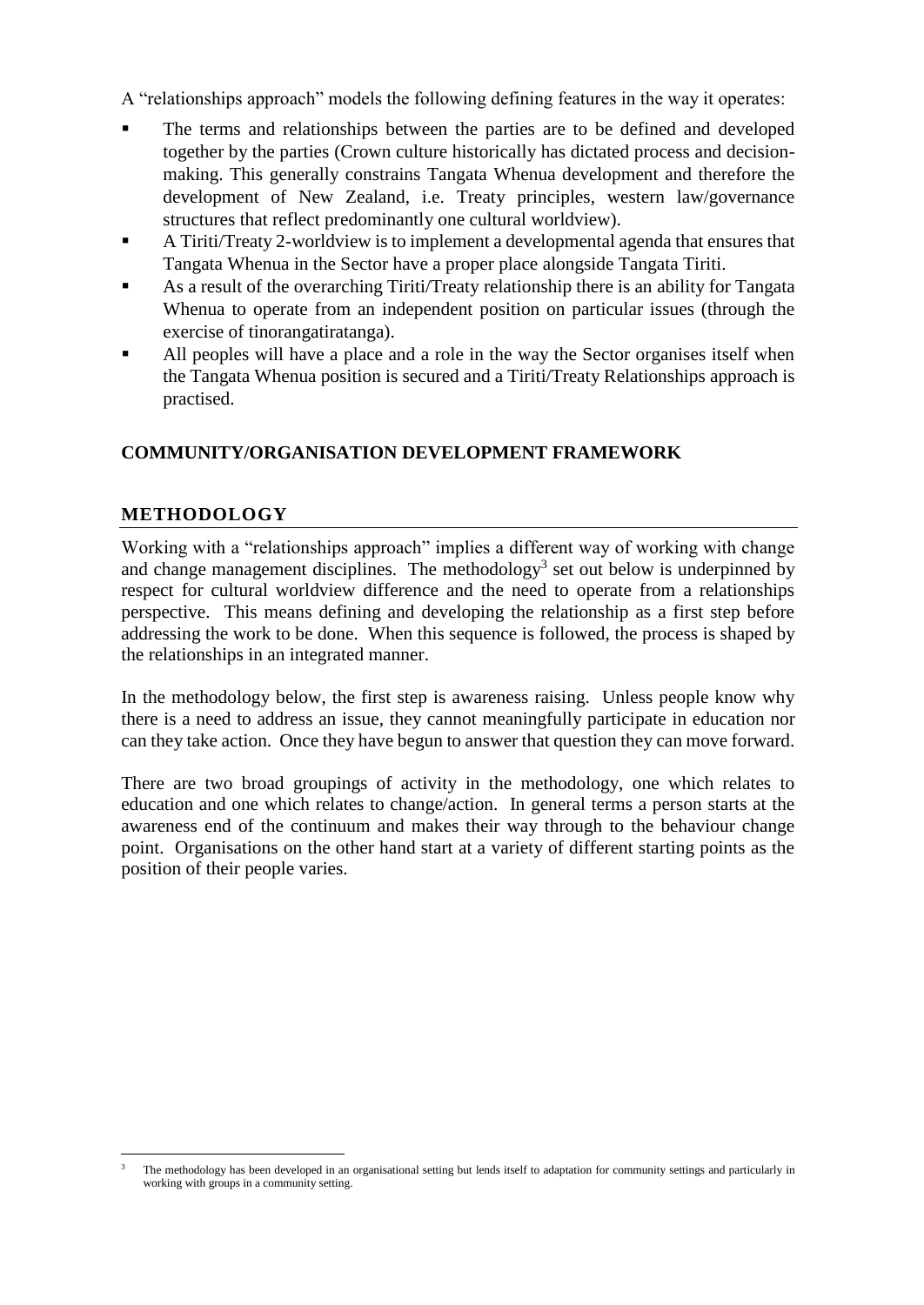



The Spelman Group Ltd

The circular nature of the process means that the starting point is not as significant as the ability to determine progress at each point on the continuum. This involves making a decision whether there is sufficient evidence of achievement to warrant moving onto the next stage in the process. The ongoing dynamic of action/reflection is what gives the process its circular nature.

## **STARTING POINTS**

It is possible to start the process with a strategy and policy lead or to begin the process with education and training or to go straight into the change management process. As mentioned before, the only constraint on this is methodological; does the organisation and key individuals have the prerequisite knowledge and skill relevant to earlier points on Figure 2. In other words, if **'ACTION'** is the starting point, do the people have the necessary knowledge and skill to act and do they know why taking action is important?

# **POLICY AND STRATEGY DEVELOPMENT GUIDELINES**

OD approaches are given context and direction via some good statements of strategic intent and policy. Many Tangata Tiriti organisations work in this way across the community.

The development of relevant appropriate policy and strategy needs to focus on the following areas:

- A "relationships approach" (described in Figure 1)
- Te Tiriti o Waitangi/The Treaty of Waitangi, and
- The need to make links to all aspects of the methodology (set out in Figure 2).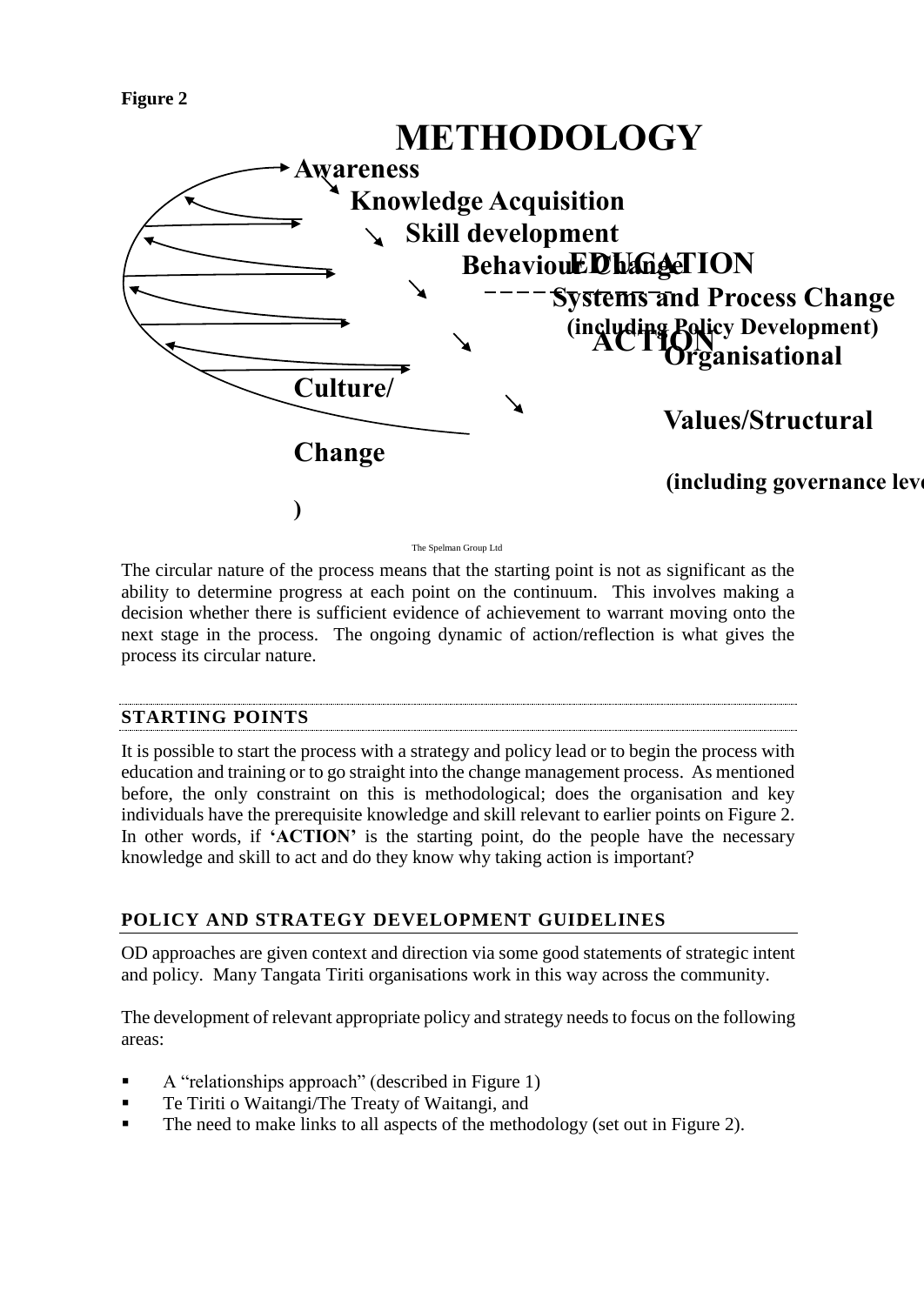## **EDUCATION AND TRAINING MODULES**

"What is the relevance of the Tiriti/Treaty to me and my work" is the key underpinning question for education and training. At the level of awareness, if the question can be formulated in terms of a learner's initial interest and they can reframe the question for themselves, then that is sufficient at that level. Beyond that there are questions of knowledge and skill relating to the history of Tiriti/Treaty process, pre- and post-settlement, the history of Treaty breaches in legislation, learning about values, the application of tikanga, the development of communication and analysis skills relating to Treaty change management and skills of relationship development.<sup>4</sup>

Donald Kirkpatrick's model<sup>5</sup> to evaluate education and training interventions provides a useful way to track progress over both education and action within an organisation. The four levels of Kirkpatrick's model essentially measure:

- Reaction of the learner what they thought and felt about the training.
- **EXECUTE:** Learning the resulting increase in knowledge or capability.
- Behaviour extent of behaviour and capability improvement and implementation.
- Results the effects on the organisation or environment resulting from the learner's performance.

Kirkpatrick argues that it is important to identify objectives in each of the areas above before beginning development of education and change activity.

#### **CHANGE MANAGEMENT GUIDELINES**

In general terms the approach to behaviour change and change to work processes is set out as follows:

#### **Figure 3**

- 1. Select a behaviour or a process needing change and identify the key steps in how it works
- 2. Ask what are the values that drive the way the key steps in the process operate, (i.e. why do we do things the way we do?) 3. What are the relevant Tangata Whenua values that apply to the steps in this process 4. If a Tiriti/Treaty based 2-world view was operating, which current values would endure?
	- 5. Which Tangata Whenua values would be included, and
	- 6. What would the composite list look like (with relevant behaviours)?
	- 8. How does the behaviour/process change as a result?

The Spelman Group Ltd.

 $\overline{a}$ An example of some indicative specifications for an education and training process are set out in Appendix 3. <sup>5</sup> Kirkpatrick, D. (1994). *Kirkpatrick's four levels of evaluating training programs.* Retrieved from <http://www.kirkpatrickpartners.com/OurPhilosophy/tabid/66/Default.aspx>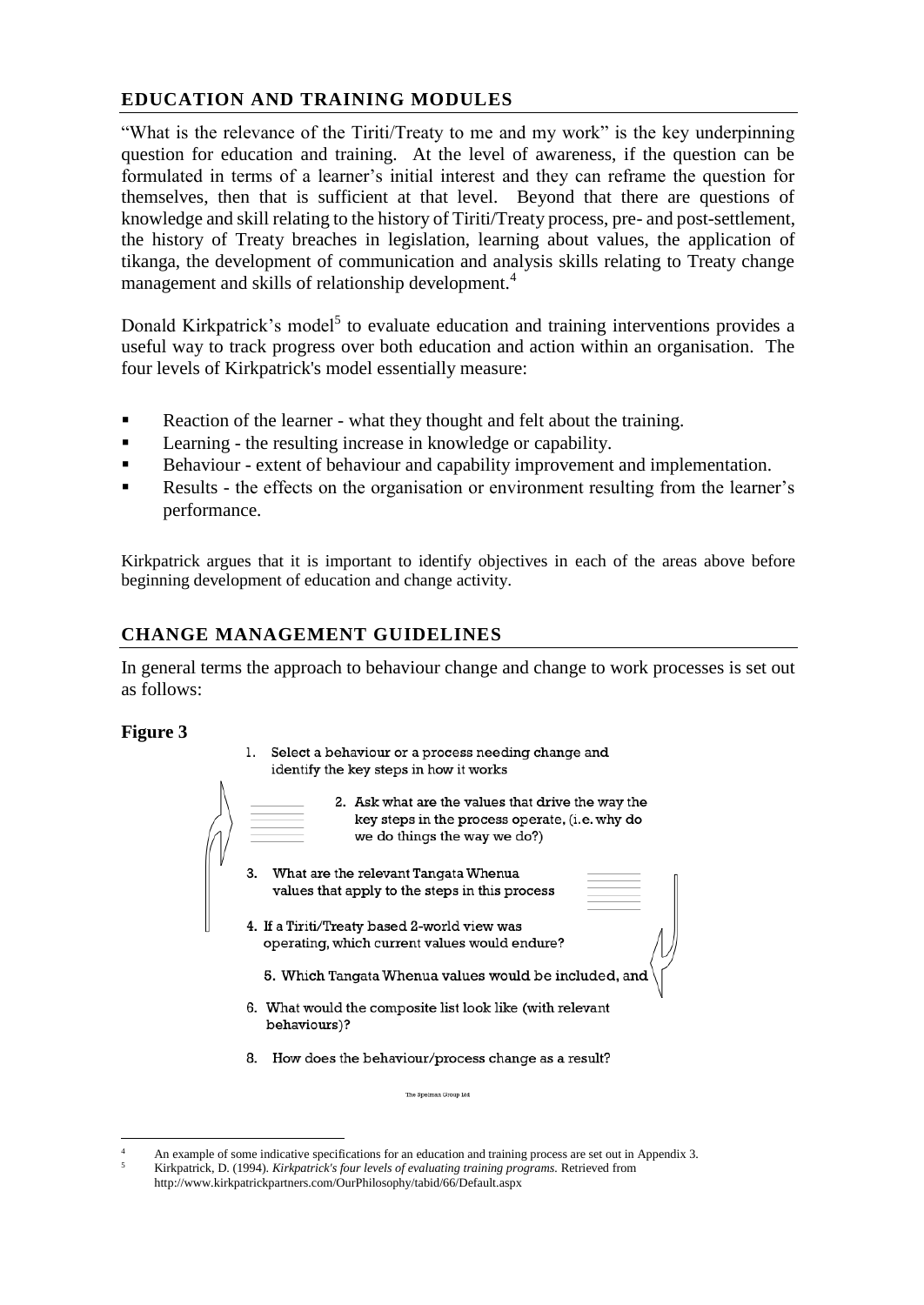# **EXTERNAL RELATIONSHIPS DEVELOPMENT GUIDELINES**

Organisation development in the context of the Tiriti/Treaty of Waitangi Relationships Framework only makes sense when there is policy and practice around the need for appropriate and active relationships with mana whenua and tangata whenua in the area of the organisation's work or with related Māori client groups and organisations.

The skills of relationship development have a strong focus on communication and Te Reo Māori.

## **RESOURCE ALLOCATION MODEL FOR PLANNING PURPOSES**

From a management perspective the key variables are:

- People and their availability to spend time on education and change activity in the organisation/community.
- The cost of providing education services and follow-up coaching.
- **Management support for the leadership of change initiatives.**
- The "above the line" cost of process and systems change, and
- The cost of resourcing external advice, particularly with Tangata Whenua.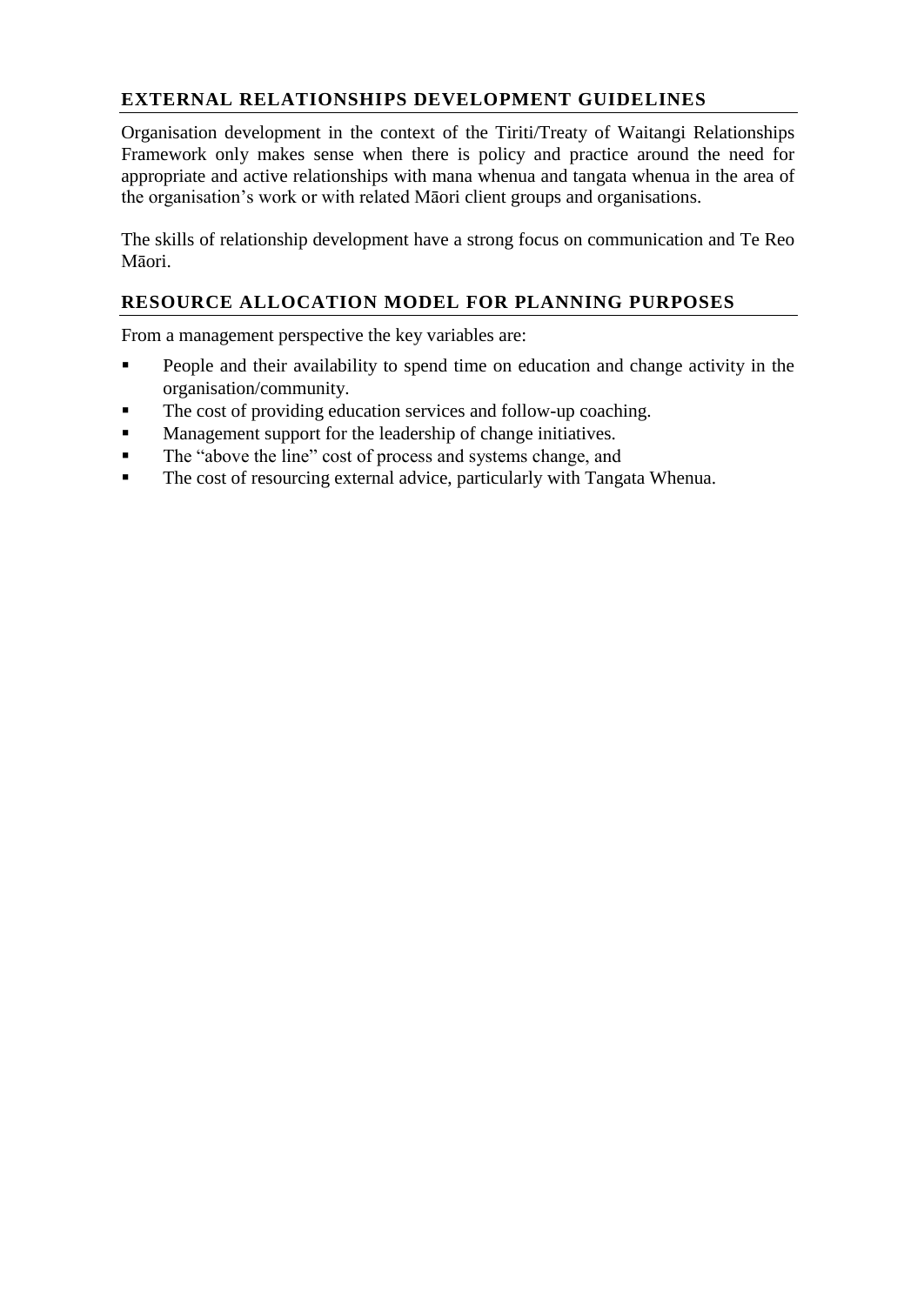# **WORKING WITH THE METHODOLOGY**

The key elements of methodology and their application in an organisational setting are further explained at the level of governance, management, operations and the individual/team on the following pages.

| <b>Methodology</b> | <b>Process Notes</b>                                                           | Governance                                                                                                                                                                                                                                                                                                                               | <b>Management</b>                                                                                                                                                                                                                                                                                                 | <b>Operations</b>                                                                                                                                                                                                                                                                                                                                                                    | Individual/<br><b>Team</b>                                                                                                                      |
|--------------------|--------------------------------------------------------------------------------|------------------------------------------------------------------------------------------------------------------------------------------------------------------------------------------------------------------------------------------------------------------------------------------------------------------------------------------|-------------------------------------------------------------------------------------------------------------------------------------------------------------------------------------------------------------------------------------------------------------------------------------------------------------------|--------------------------------------------------------------------------------------------------------------------------------------------------------------------------------------------------------------------------------------------------------------------------------------------------------------------------------------------------------------------------------------|-------------------------------------------------------------------------------------------------------------------------------------------------|
| <b>AWARENESS</b>   | What is the relevance of Te<br>Tiriti/Treaty of Waitangi to me<br>and my work? | Evidence of Te<br>Tiriti/Treaty<br>application in<br>governance/strategy<br>and policy<br>documents, e.g. intent<br>to:<br>develop<br>relationships with<br>Tangata Whenua<br>work with a<br>$\overline{\phantom{a}}$<br>Tiriti/Treaty two-<br>worldview to<br>develop and<br>implement<br>monitoring and<br>accountability<br>standards | Evidence of<br>Tiriti/Treaty<br>application in<br>planning and<br>organisational<br>policy, e.g. intent to<br>develop:<br>organisation-wide<br>Tiriti/Treaty of<br>Waitangi Policy<br>for the<br>organisation<br>organisation<br>development<br>programme<br>external<br>relationship<br>development<br>programme | Evidence of<br>Tiriti/Treaty<br>application in work<br>procedures and<br>practices, e.g. intent<br>to develop:<br>operational<br>implementation<br>of the<br>organisation<br>development and<br>external<br>relationship<br>development<br>programmes<br>Tiriti/Treaty two-<br>$\qquad \qquad \blacksquare$<br>worldview<br>related<br>management<br>standards for the<br>operations | Evidence of<br>Tiriti/Treaty<br>application, e.g.<br>in:<br>job<br>descriptions,<br>individual<br>performance<br>standards, and<br>HR practices |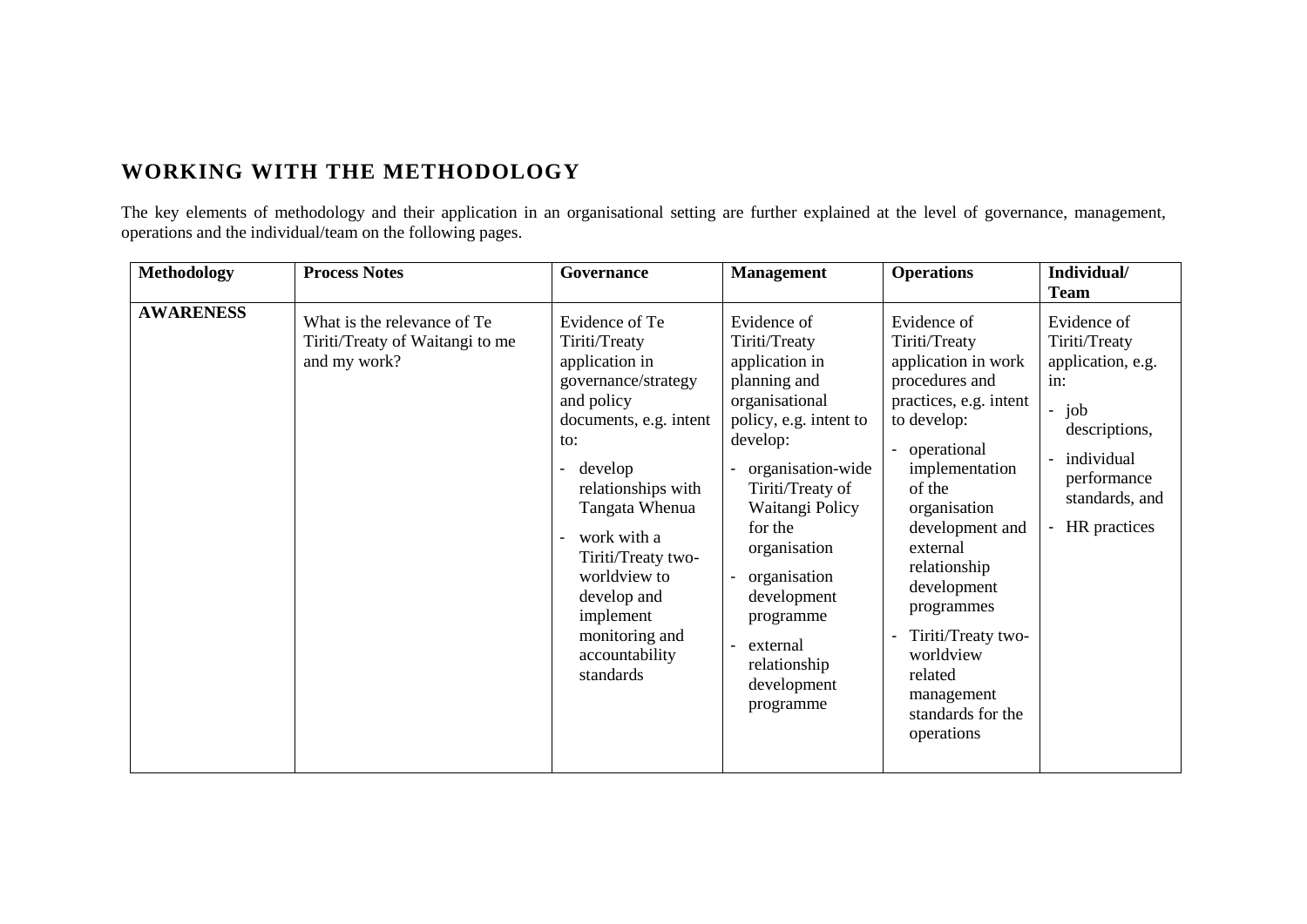| <b>Methodology</b>                     | <b>Process Notes</b>                                                                                                                     | Governance                                                                                                                                                                                                           | <b>Management</b>                                                                                                                                                                      | <b>Operations</b>                                                                                                                               | Individual/<br><b>Team</b>                                                                                                                                                   |
|----------------------------------------|------------------------------------------------------------------------------------------------------------------------------------------|----------------------------------------------------------------------------------------------------------------------------------------------------------------------------------------------------------------------|----------------------------------------------------------------------------------------------------------------------------------------------------------------------------------------|-------------------------------------------------------------------------------------------------------------------------------------------------|------------------------------------------------------------------------------------------------------------------------------------------------------------------------------|
| <b>KNOWLEDGE</b><br><b>ACQUISITION</b> | <b>Treaty at Work</b><br>Te Tiriti/Treaty of Waitangi<br>1.<br>Working with a Māori<br>2.<br>worldview<br>Communication and Te Reo<br>3. | Core three stage<br>learning process<br>learning with some<br>customisation for the<br>differences in role and<br>function at different<br>levels of the<br>organisation                                             | $\Rightarrow$                                                                                                                                                                          | $\Rightarrow$                                                                                                                                   | $\Rightarrow$                                                                                                                                                                |
| <b>SKILL</b><br><b>DEVELOPMENT</b>     | Tikanga integration on the job<br>1.<br>Relationship skill<br>2.<br>development                                                          | Implementation of<br>selected initiatives<br>relating to:<br>- relational<br>governance<br>development<br>- relationship<br>development with<br>Mana Whenua<br>- leadership of<br>organisation<br>development policy | Implementation of<br>selected initiatives<br>relating to:<br>- leadership of<br>organisation<br>development<br>programme<br>- leadership of<br>relationship<br>development<br>practice | Implementation of<br>selected initiatives<br>relating to:<br>skill development<br>to manage and<br>support process<br>change and<br>development | Implementation<br>of selected<br>initiatives relating<br>to:<br>programmes to<br>۰<br>support the<br>development of<br>change<br>initiatives for<br>individuals and<br>teams |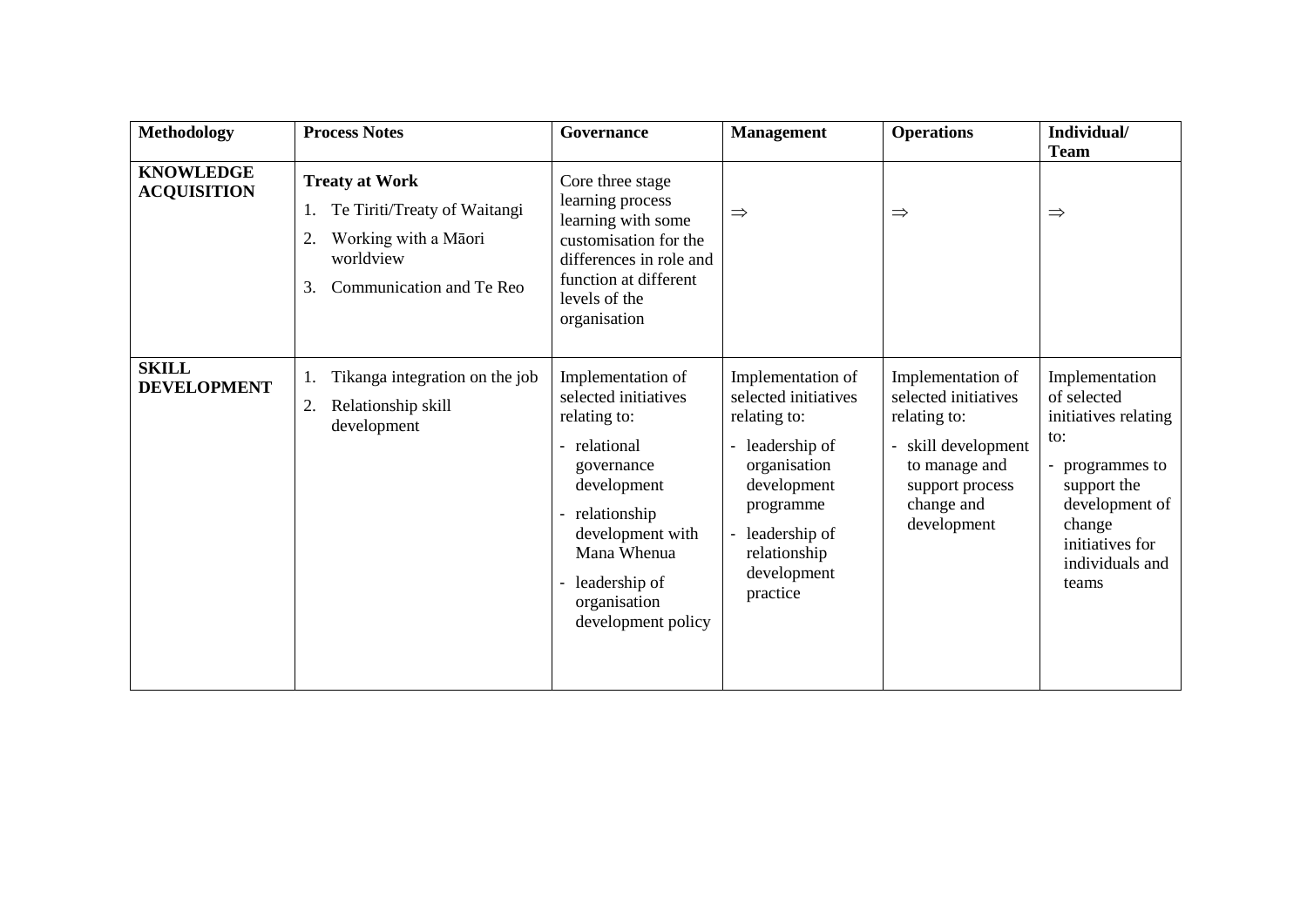| Methodology                              | <b>Process Notes</b>                                                                                                                                                                                                                                                                                                                                                                                                                                                                                                                                                                                                                                                               | <b>Governance</b>                                                   | <b>Management</b>                                                                     | <b>Operations</b>                                                                     | Individual/<br><b>Team</b>                                                                            |
|------------------------------------------|------------------------------------------------------------------------------------------------------------------------------------------------------------------------------------------------------------------------------------------------------------------------------------------------------------------------------------------------------------------------------------------------------------------------------------------------------------------------------------------------------------------------------------------------------------------------------------------------------------------------------------------------------------------------------------|---------------------------------------------------------------------|---------------------------------------------------------------------------------------|---------------------------------------------------------------------------------------|-------------------------------------------------------------------------------------------------------|
| <b>CHANGE ACTION</b><br><b>Behaviour</b> | Applied to identified issue of<br>behaviour change<br>Select a behaviour needing change and identify the key steps in<br>how it works<br>2. Ask what are the values that drive the way<br>the key steps in the process operate, (i.e. why<br>$\equiv$<br>do we do things the way we do?)<br>3. What are the relevant Mãori values that apply<br>to the steps in this process<br>4. If a Tiriti/Treaty based 2-world view was<br>operating, which current values would endure?<br>5. Which Mäori values would be included, and<br>6. What would the composite list look like (with relevant behaviours)?<br>8. How does the behaviour change as a result?<br>The Spelman Group Ltd. | Implementation of<br>change in selected<br>governance<br>behaviours | Implementation of<br>selected leadership<br>and management<br>development<br>projects | Implementation of<br>projects relating to<br>selected operational<br>standards issues | Implementation<br>of projects<br>relating to<br>selected<br>individual and<br>team practice<br>issues |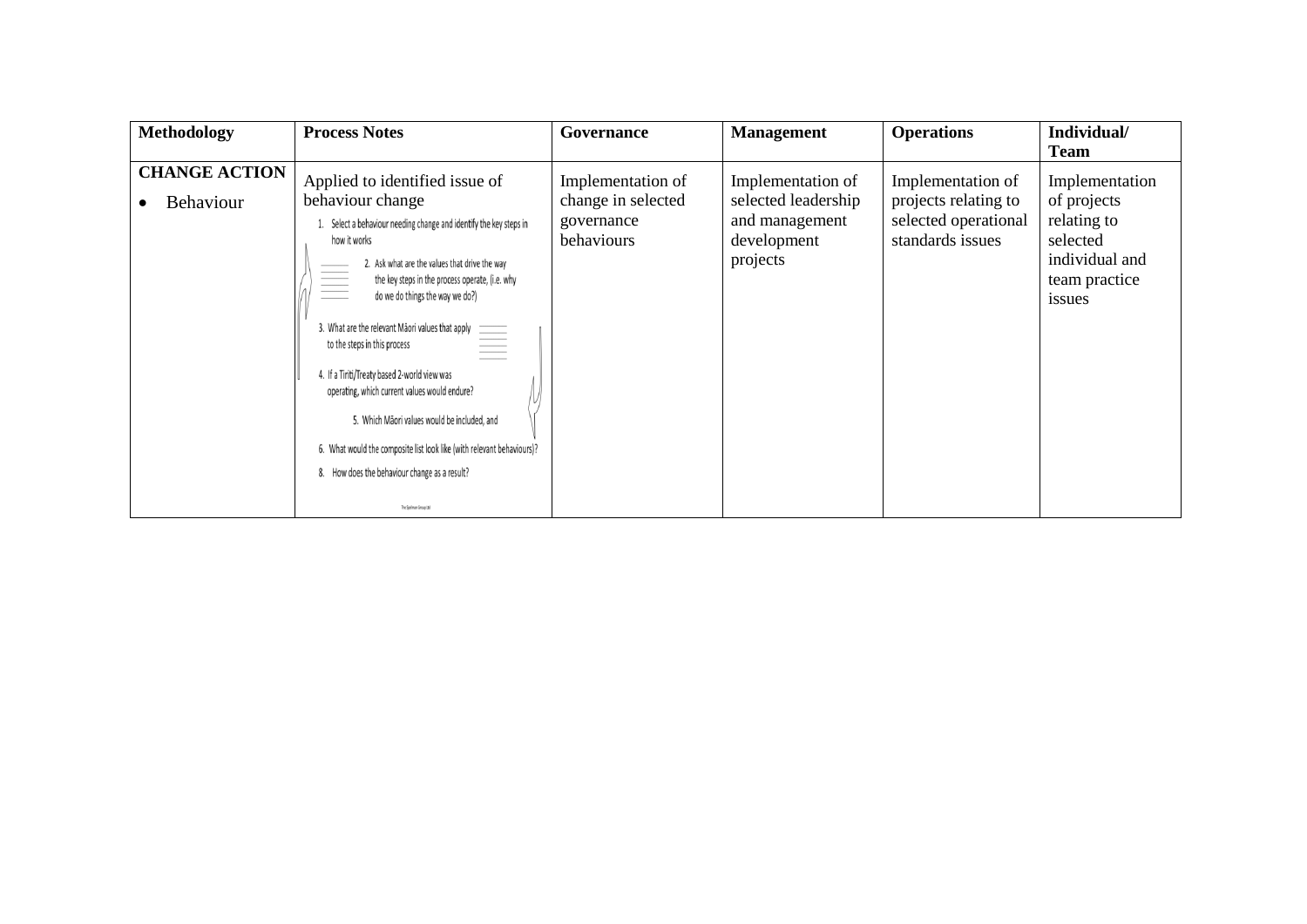| Methodology                                                                                | <b>Process Notes</b>                                                                                                                                                                                                                                                                                                                                                                                                                                                                                                                                                                                                                                                                                                                                            | <b>Governance</b>                                                              | <b>Management</b>                                                                                                  | <b>Operations</b>                                                                                           | Individual/<br><b>Team</b>                                                                      |
|--------------------------------------------------------------------------------------------|-----------------------------------------------------------------------------------------------------------------------------------------------------------------------------------------------------------------------------------------------------------------------------------------------------------------------------------------------------------------------------------------------------------------------------------------------------------------------------------------------------------------------------------------------------------------------------------------------------------------------------------------------------------------------------------------------------------------------------------------------------------------|--------------------------------------------------------------------------------|--------------------------------------------------------------------------------------------------------------------|-------------------------------------------------------------------------------------------------------------|-------------------------------------------------------------------------------------------------|
| <b>CHANGE ACTION</b><br>and<br><b>Processes</b><br><b>Systems</b><br>Policy<br>Development | Applied to identified issues of<br>process and system change and<br>policy development<br>Select a behaviour or a process needing change and<br>identify the key steps in how it works<br>2. Ask what are the values that drive the way the<br>key steps in the process operate, (i.e. why do<br>we do things the way we do?)<br>What are the relevant Tangata Whenua<br>$\equiv$<br>values that apply to the steps in this process<br>4. If a Tiriti/Treaty based 2-world view was<br>operating, which current values would endure?<br>5. Which Tangata Whenua values would be included, and \<br>. What would the composite list look like (with relevant<br>behaviours)?<br>8. How does the behaviour/process change as a result?<br>The Spelman County Ltd. | Implementation of<br>change in selected<br>governance processes<br>and systems | Implementation of<br>change relating to<br>selected leadership<br>practices and<br>management<br>reporting systems | Implementation of<br>selected change<br>initiatives designed<br>to improve<br>processes in the<br>workplace | Implementation<br>of change<br>designed to<br>improve<br>individual and<br>group<br>performance |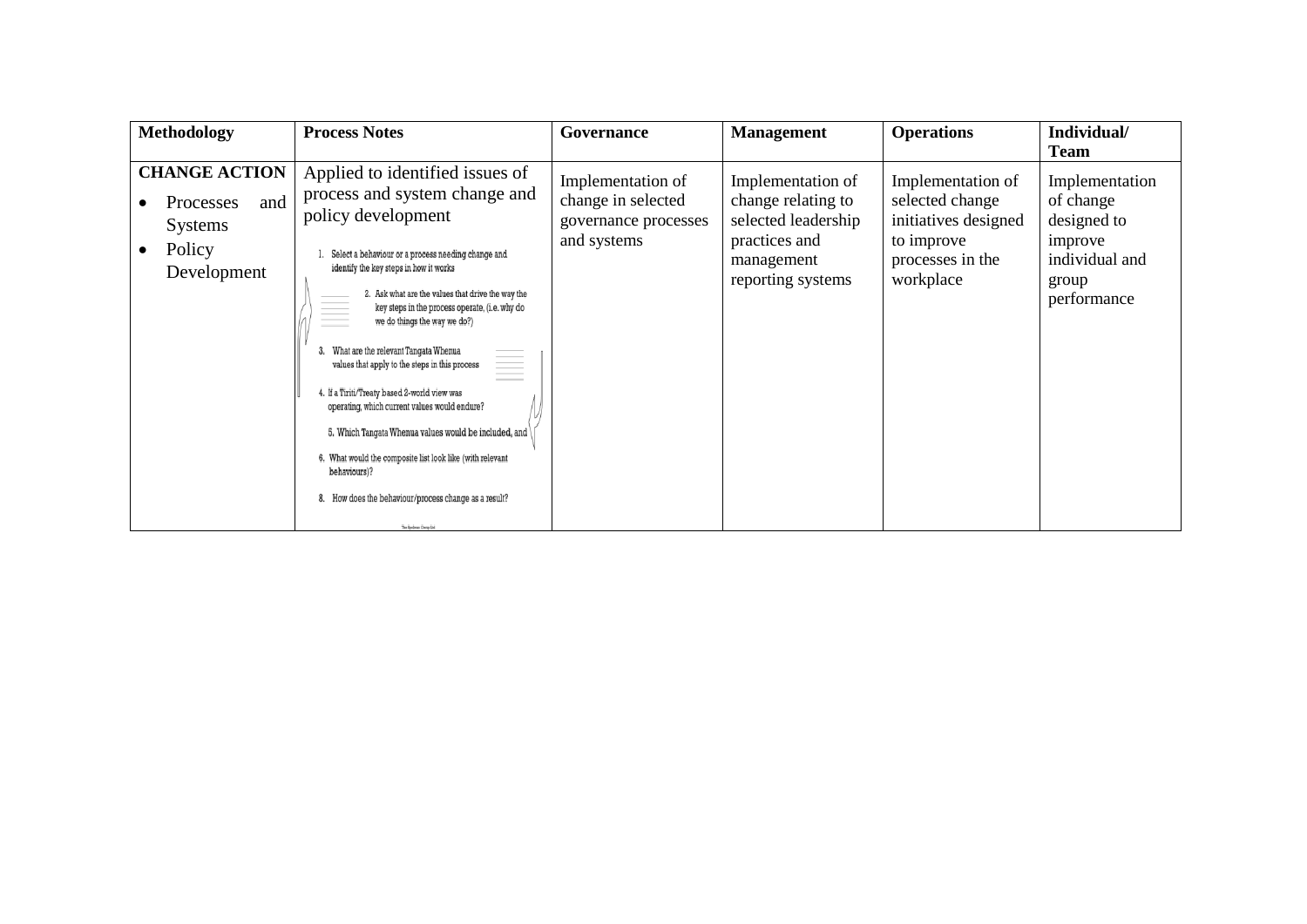| Methodology    | <b>Process Notes</b>                                                                                                                                      | Governance                  | <b>Management</b>                          | <b>Operations</b> | Individual/                  |
|----------------|-----------------------------------------------------------------------------------------------------------------------------------------------------------|-----------------------------|--------------------------------------------|-------------------|------------------------------|
|                |                                                                                                                                                           |                             |                                            |                   | <b>Team</b>                  |
| <b>CHANGE</b>  | Applied to whole organisation                                                                                                                             | Leadership of               | Leadership of                              | Leadership and    | Leadership and               |
| <b>ACTION</b>  | development activity on                                                                                                                                   | policy development          | organisation                               | encouragement of  | encouragement                |
| Organisational | structure and organisational                                                                                                                              | regarding future            | development and                            | ongoing change    | of teams and                 |
|                | culture<br>Identify an organisational change initiative and identify the key<br>steps<br>2. Ask what are the values that currently drive                  | organisational<br>direction | operational<br>relationship<br>development | and development   | individuals to               |
| Change/        |                                                                                                                                                           |                             |                                            | of the workplace  | continue the<br>learning and |
| <b>Culture</b> |                                                                                                                                                           |                             |                                            |                   |                              |
| <b>Change</b>  |                                                                                                                                                           |                             |                                            |                   | development                  |
|                | the way the key steps in the process would<br>$\equiv$<br>operate, (i.e. why do we think/plan the way                                                     |                             |                                            |                   | process                      |
|                |                                                                                                                                                           |                             |                                            |                   |                              |
|                | We uo:,<br>3. What are the relevant Mãori values that apply<br>$\begin{array}{c}\n3. & \text{What are the relevant Măori values that apply}\n\end{array}$ |                             |                                            |                   |                              |
|                |                                                                                                                                                           |                             |                                            |                   |                              |
|                | 4. If a Tiriti/Treaty based 2-world view was<br>operating, which current values would endure?                                                             |                             |                                            |                   |                              |
|                |                                                                                                                                                           |                             |                                            |                   |                              |
|                | 5. Which Māori values would be included, and                                                                                                              |                             |                                            |                   |                              |
|                | 6. What would the composite list look like (with relevant behaviours)?                                                                                    |                             |                                            |                   |                              |
|                | 8. How does the initiative change as a result?                                                                                                            |                             |                                            |                   |                              |
|                | The Spelman Group Ltd.                                                                                                                                    |                             |                                            |                   |                              |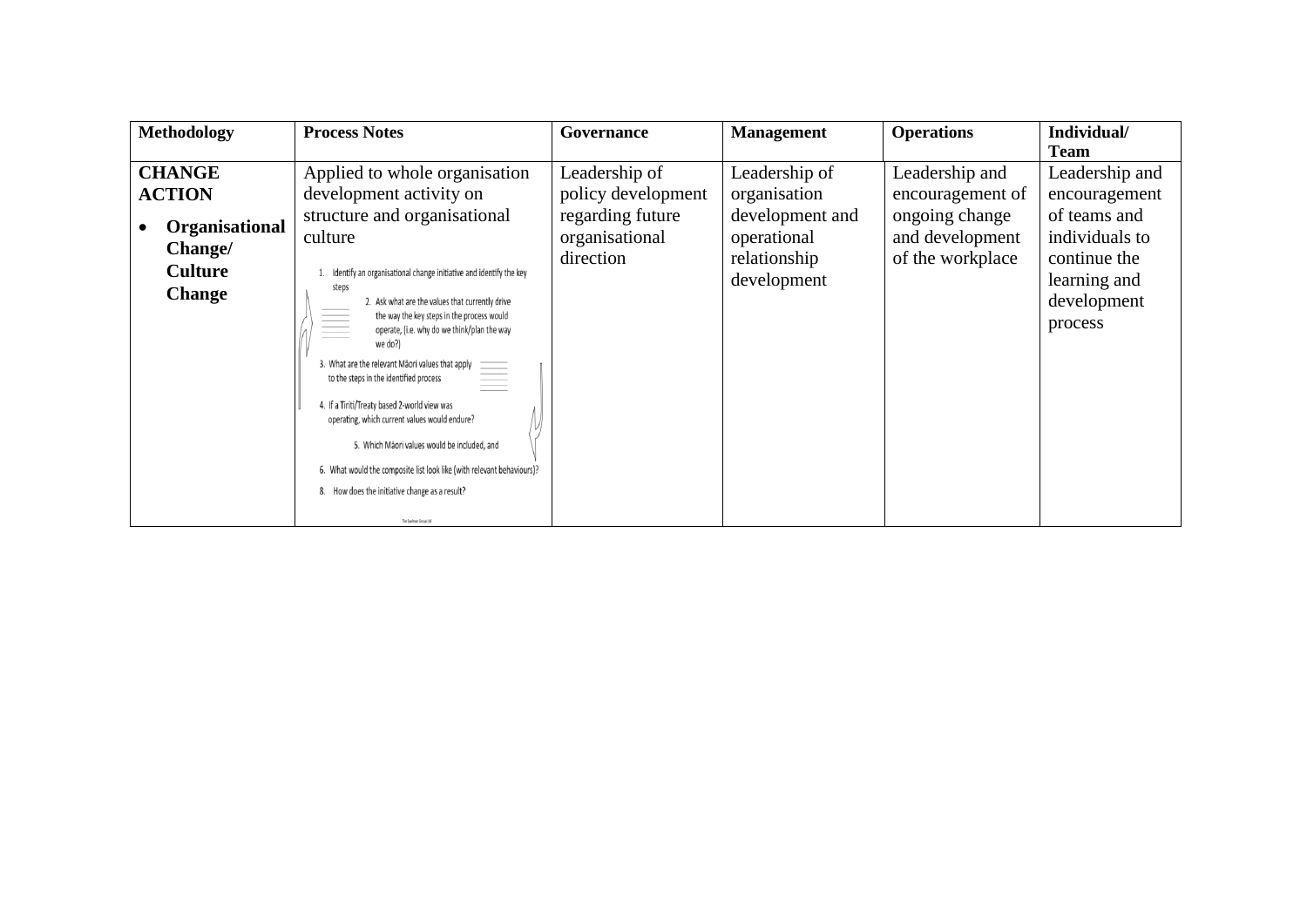# **GETTING STARTED**

To commence the development process, an assessment of key organisational and community readiness is important to undertake. Such an assessment can identify two things:

- where the energy for development currently resides, and
- the key current development issues that if handled well will enable growth and if avoided will stifle any development attempts.

A set of questions has been designed for use in conversation with organisations after initial contact has been made. They are designed as leads and 'prompts' to assist the organisation to assess its readiness for organisation development (see Appendix 4) and communities (see Appendix 5)

This can be followed by the organisation using a straightforward checklist to assist the identification of a relevant starting point (see Appendix 6 and communities (see Appendix 7). This information will also assist in customising the various elements of the CD-OD package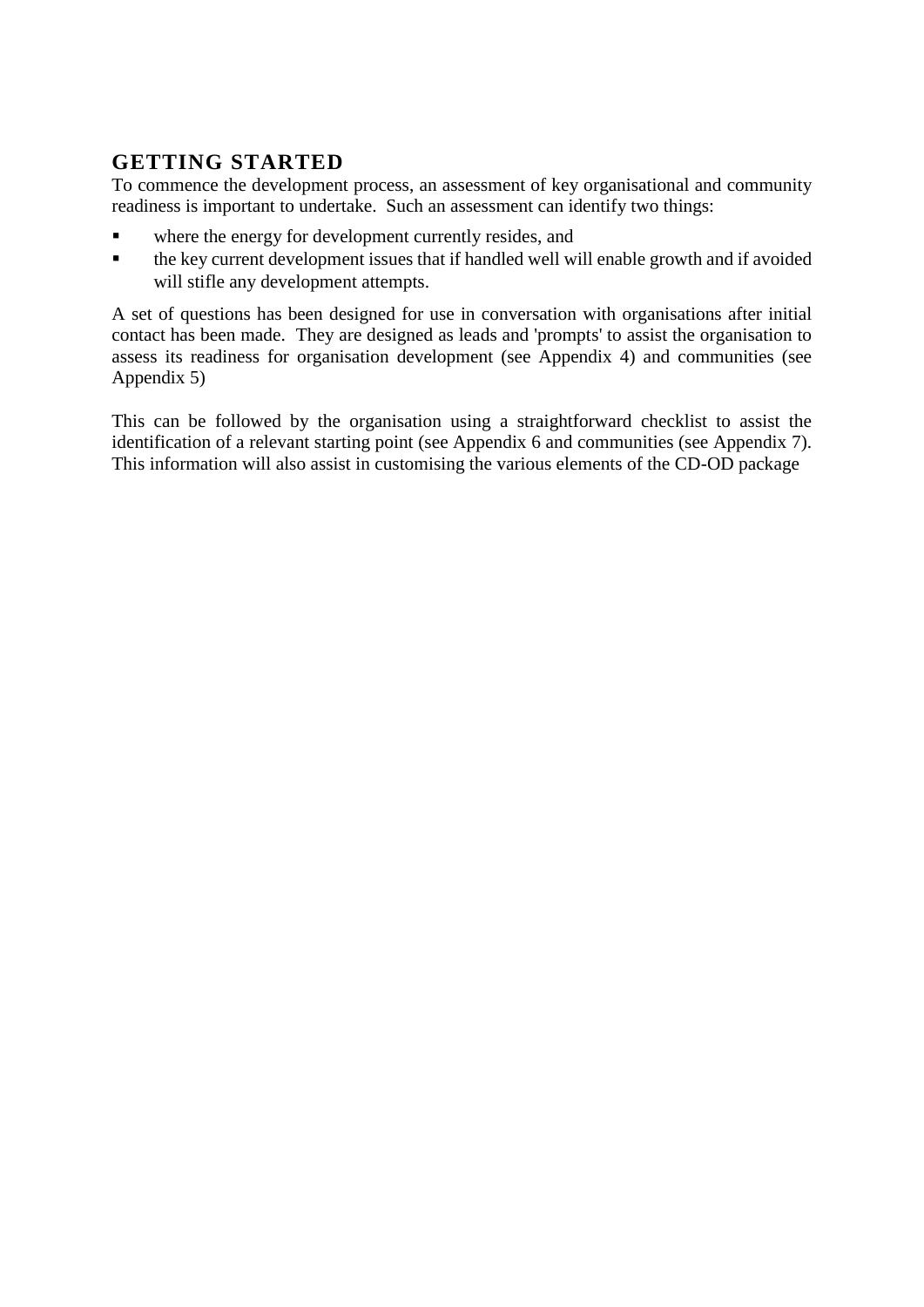## **TANGATA WHENUA DECLARATION**

The Māori declaration, a summary statement, was developed from all forums and hui held around the country and was the consensus of all Māori present. It sets out the base positionunderpinning the work of the Taskforce as follows:

- We are a first nations people;
- The basis of our identity is Whānau, Hapū, Iwi and through whakapapa we link the land, the people and all living things in our world;
- We are culturally diverse as Iwi/Māori but through the practice of tino rangatiratanga we can act in the interests of all peoples, the land and our environment;
- Our beliefs come from Te Ao Māori. Our practice of tikanga Māori includes the disciplines of mana, rangatiratanga and manaakitanga;
- **Tikanga sets the framework for our governance and also defines, regulates and protects** the rights of whānau and hapū;
- Our marae are expressions of our culture, tikanga, values and principles which sustain our uniqueness;
- **The importance of consensus decision making stems from the need to work** collectively to get things right — weaving the people together;
- An holistic approach to leadership is needed in order to practise accountability to Whānau, Hapū and Iwi ko te iwi te rangatira o te rangatira people are the chiefs of the chiefs;
- **For a Tiriti/Treaty relationship to bear fruit for all people of Aotearoa/New Zealand the** one-world view of the Crown needs to open up to Te Ao Māori;
- **Through a negotiated view of the kawanatanga function, leading to a more active** involvement of Māori in governance activity for all people, the needs of New Zealanders, via the Sector, will be addressed more fully, more effectively and in a more sustainable manner.
- The acknowledgment of Te Ao Māori and the respect for tino rangatiratanga will assist the reform of the kawanatanga function in the interest of all peoples, the land and all living things;
- We are committed to governing ourselves through the expression of mana motuhake, our enduring power leading to our self-determination.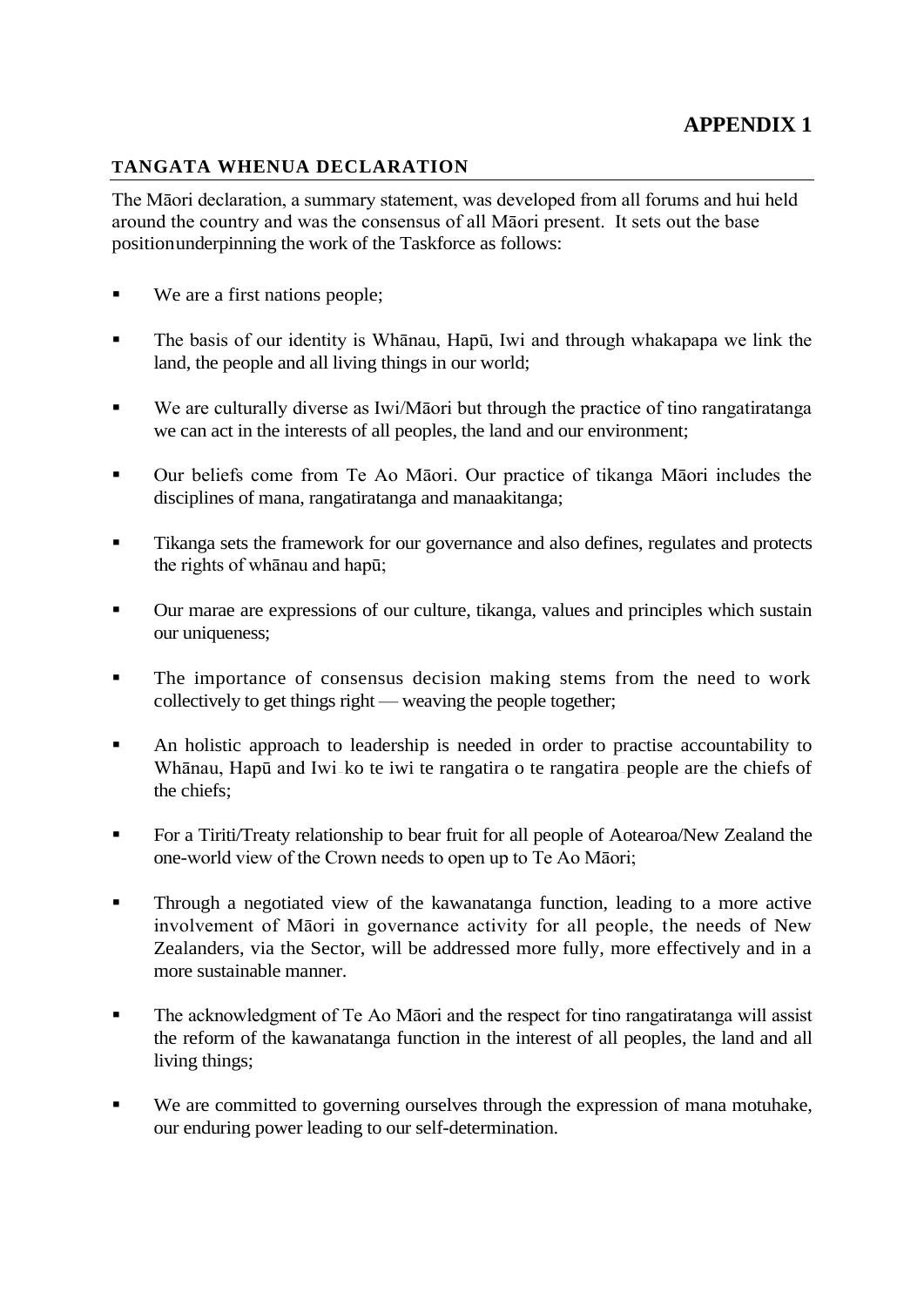## **TANGATA TIRITI DECLARATION**

This Declaration reflects the voices of Tangata Tiriti – Pākehā, Pacific and other non-Māori ethnic groups within the Sector. We celebrate that we are placed in this land ofAotearoa/New Zealand founded on the basis of a contract binding Tangata Whenua and Tangata Tiriti in relationships of trust and mutual honour. We celebrate our proud history of freedom of association and freedom of speech, enriched by the contribution of countless people through volunteer service.

#### **We are everywhere**

 For just about every place, every interest, every activity, every type of person, every ideal there's a club, a society, a trust, a committee.

#### **We are part of everyone's lives**

 Every person and their family contributes to our sector and/or benefits from what we do.

#### **We are values based**

 We are driven by a particular purpose, ideal, or vision, and we have a set of values by which we live.

#### **We are diverse**

- We are as proud of our unique differences as we are of what binds us together.
- We change as needs change, as communities change, as time passes.

#### **We are voluntary**

- Our existence is not compulsory, but comes from the choice of people.
- We rely on the energy, skill and goodwill, the gifts of time and other resources, of countless individuals both voluntary and paid.

#### **We are advocates**

 There are ideals, people, principles, specific situations, which brought us into being, and we will always be impelled to "speak for" them, whatever else we do.

#### **We are not-for-profit**

 Even when we are large and complex, the reason for our being is our original visionbeing business-like is a means not an end.

#### **We are community-linked**

We all have people as our base-and we always need to be responsive to them.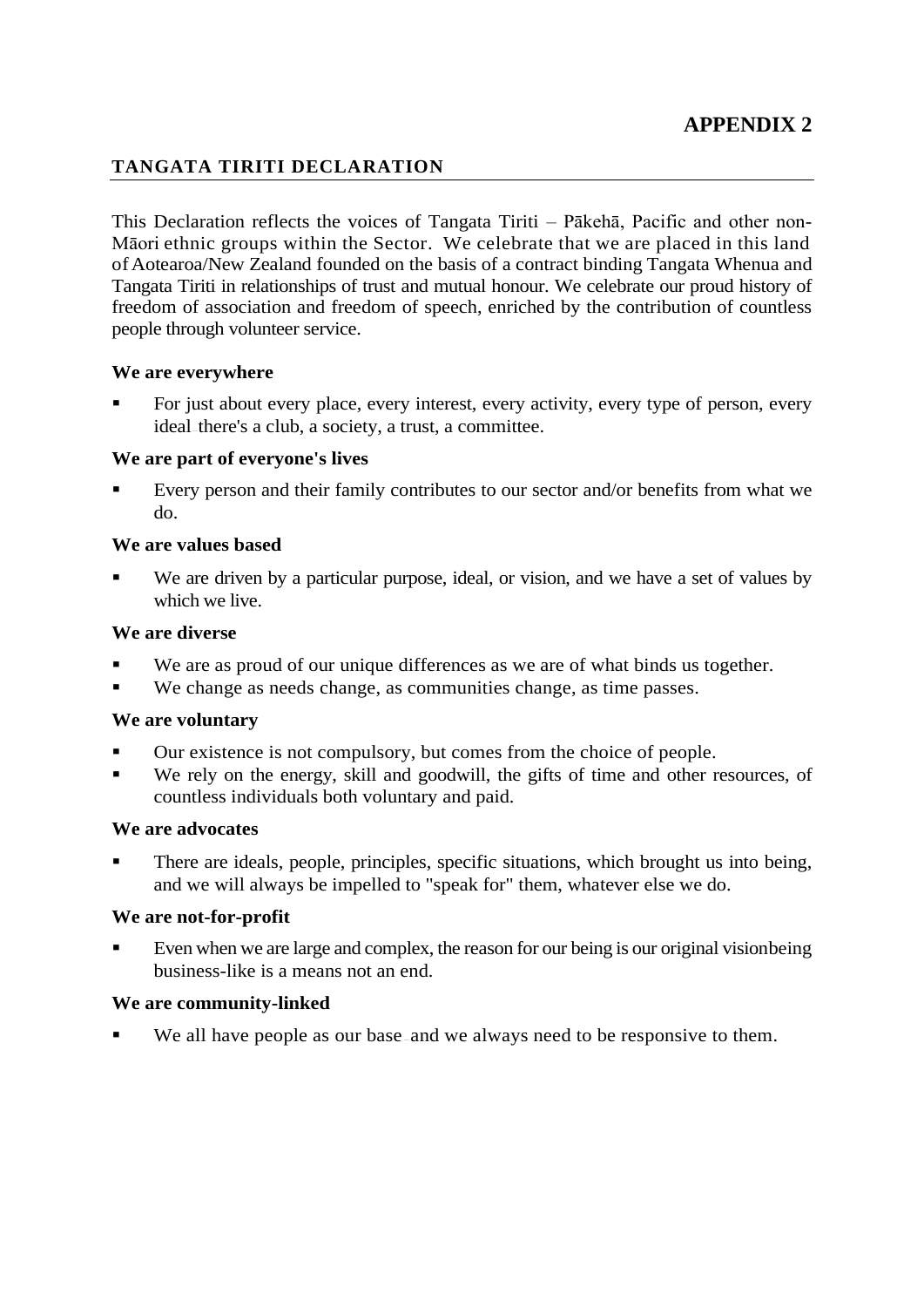#### **We are accountable**

• We must give account of what we are doing, and how — our members  $\&$  our communities decide our direction.

#### **We contribute to community wellbeing**

 There is an "added value" to our life and work— the binding together of families, of whānau, of communities because of our shared vision and shared effort.

#### **We are multi-cultural and multi-ethnic**

 We are immensely enriched by the work and life of communities from ethnic groups originating from all over the world.

#### **We are worldwide**

- Many of us have important international links and we interact with others around the globe.
- We are placed in this one world, with its natural and physical environment, and we believe together we can enrich both the earth and those who inhabit it.

#### **We wish to live up to Te Tiriti/The Treaty of Waitangi**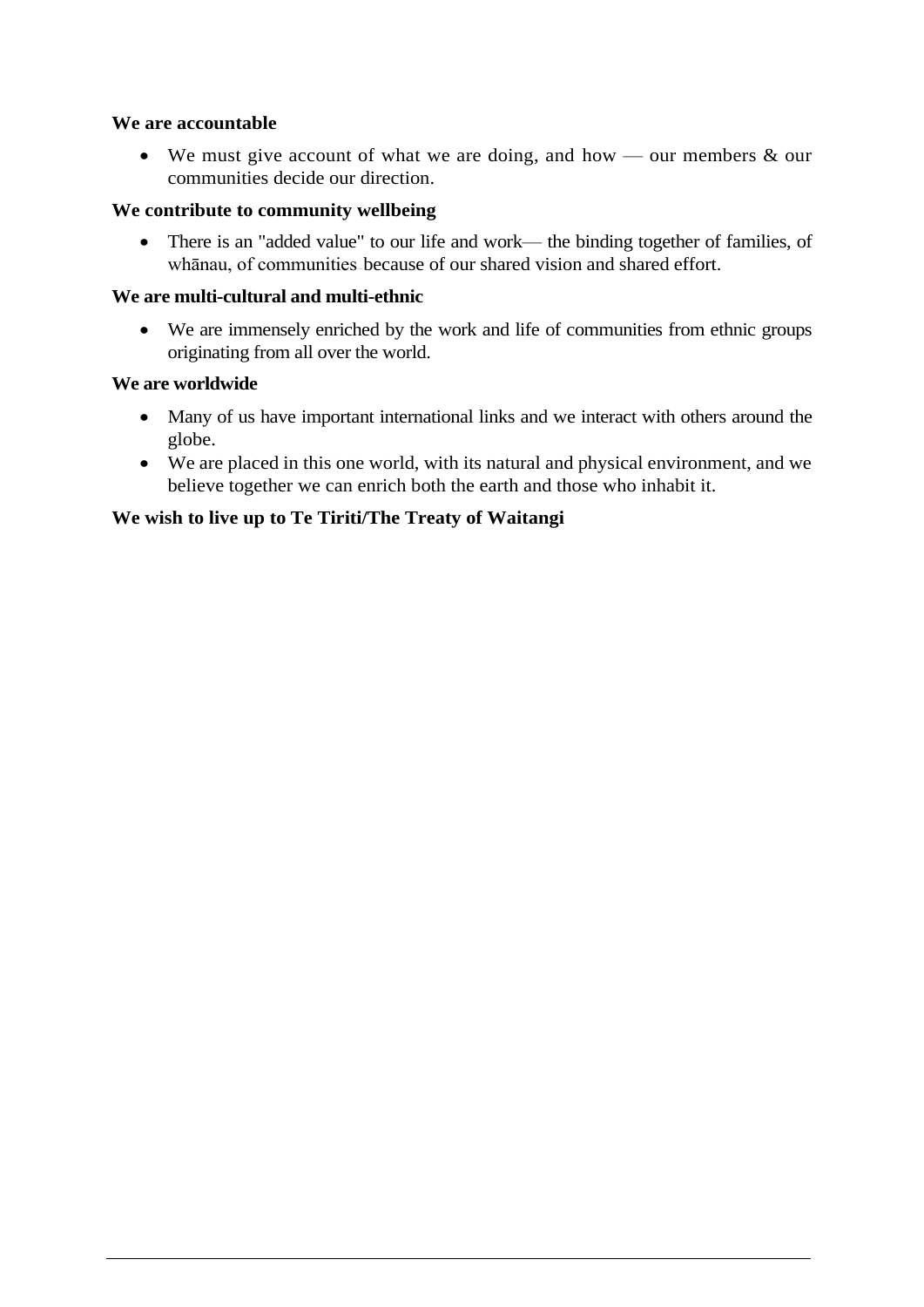# **APPENDIX 3**

#### **INDICATIVE LEARNING AND DEVELOPMENT SPECIFICATIONS**

There are three major areas to cover in an education and training programme. These areas are independent of each other from a design point of view. They do need to interlink however, so that they support the overall learning outcome.

The programme needs to be designed around the business of the organisation rather than handled generically. This example has a health focus.

#### **LEARNING OUTCOMES**

The outcome of the learning and development programme is that organisational staff will have the knowledge, skill and confidence to:

- Work with and within a Māori worldview when working with Māori patients and their whānau
- Improve communication between staff and patients resulting in both parties being better informed and able to work together more effectively
- Improve relationships with Māori communities concerning Māori health leading to more collaborative relationships on projects of mutual interest to the Māori community and the organisation
- Work effectively with patients and their whānau on improving Māori health disparities within the community in a manner that is culturally appropriate

The learning and development programme is therefore structured around three areas:

- 1. Foundation (Setting the Scene through Mapping our History)
- 2. Working with the Tikanga Best Practice Policy on the Job
- 3. Applying Tikanga Best Practice in the Workplace

#### **EVALUATION**

The learning and development programme will be evaluated in terms of the following criteria:

- 1. Participant reaction
- 2. Learning Acquisition
- 3. Changes in Attitude and Behaviour
- 4. Organisational results

The evaluation objectives for the programme as a whole are as follows:

#### **Participant Reaction**

The learning experience should have the following effect on participants:

1. They can identify the relevance of Tikanga Best Practice and are motivated and confident to implement it in their workplace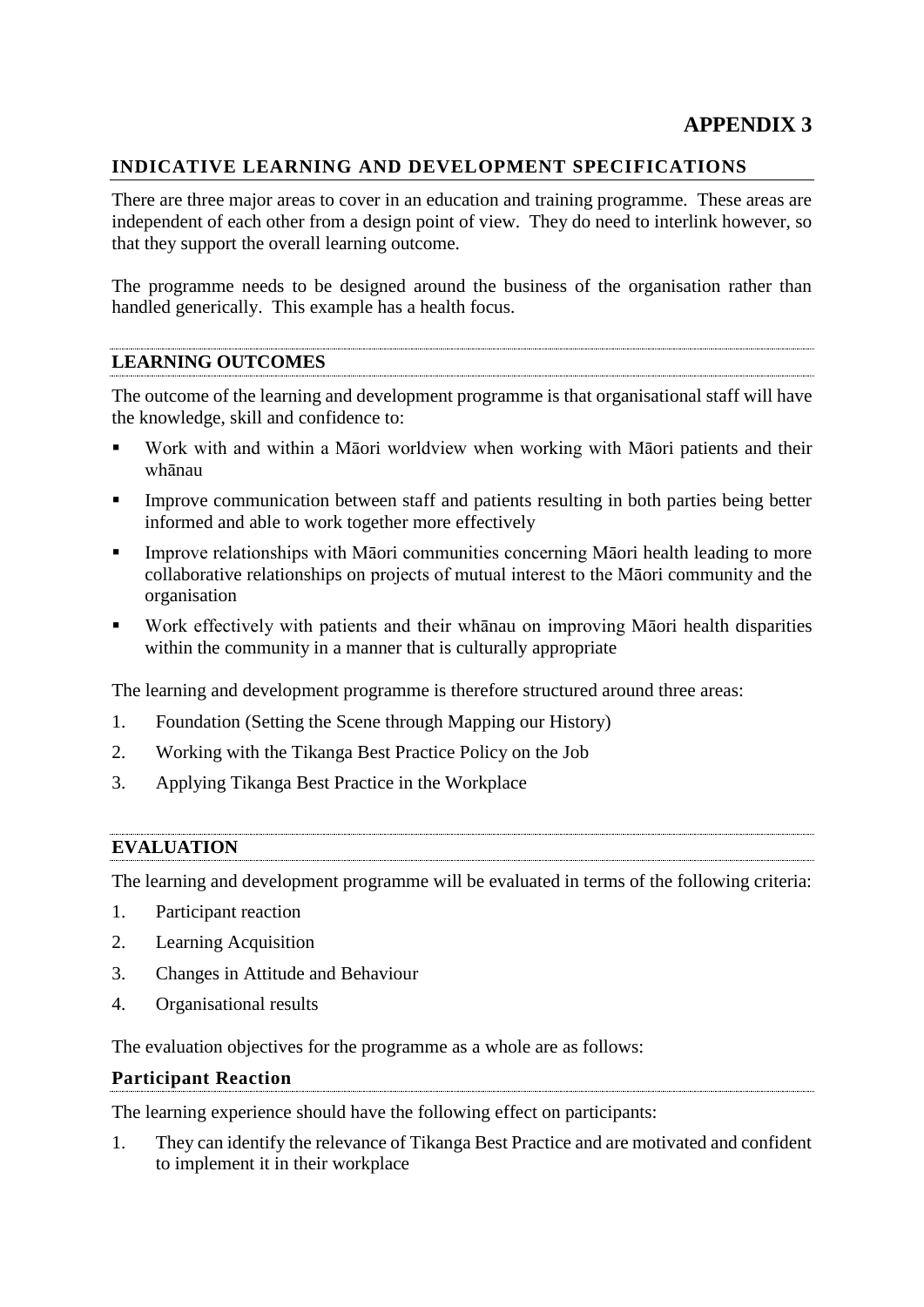2. They feel supported through the learning and development process and by those who offer the programme

## **Learning Acquisition**

Learning levels achieved in line with the desired outcomes of the programme.

#### **Change in Attitude and Behaviour**

- 1. A transparent reporting and feedback framework for Mana Whenua and the organisation to measure staff performance in developing and maintaining co-operative relationships with Māori patients and their whānau.
- 2. Enhanced collaborative relationships between the organisation and Mana Whenua/Tangata Whenua on all ventures.

#### **Organisational Results**

- 1. Participation of Mana Whenua/Tangata Whenua in all operations established as standard practice.
- 2. Policy making, the operation of systems and processes and the development and delivery of services to be consistent with the standards set in the agreed Māori Quality Framework.

# **MODULE 1 – FOUNDATION (SETTING THE SCENE THROUGH MAPPING OUR HISTORY)**

# **AIM**

The aims are:

- Understanding and acceptance of the Tiriti/Treaty as the organisation's base-line document for working on Māori responsiveness
- Acceptance of a need for change and development with support via the learning programme and also on the job
- Motivation to continue the learning process and the development and implementation of change initiatives in the workplace

## **LEARNING OBJECTIVES**

- 1. To describe the pre-colonial systems and structures that maintained the physical and mental wellbeing of Māori in relation to the political, social and resource base of the time
- 2. Describe Te Tiriti/Treaty of Waitangi in terms of the
	- **Motivation of the Crown and Hapū for having the Tiriti/Treaty**
	- **Preamble and Articles and the differences in the Maori and English versions**
	- Relationship to the Declaration of Independence
	- Tangata Whenua status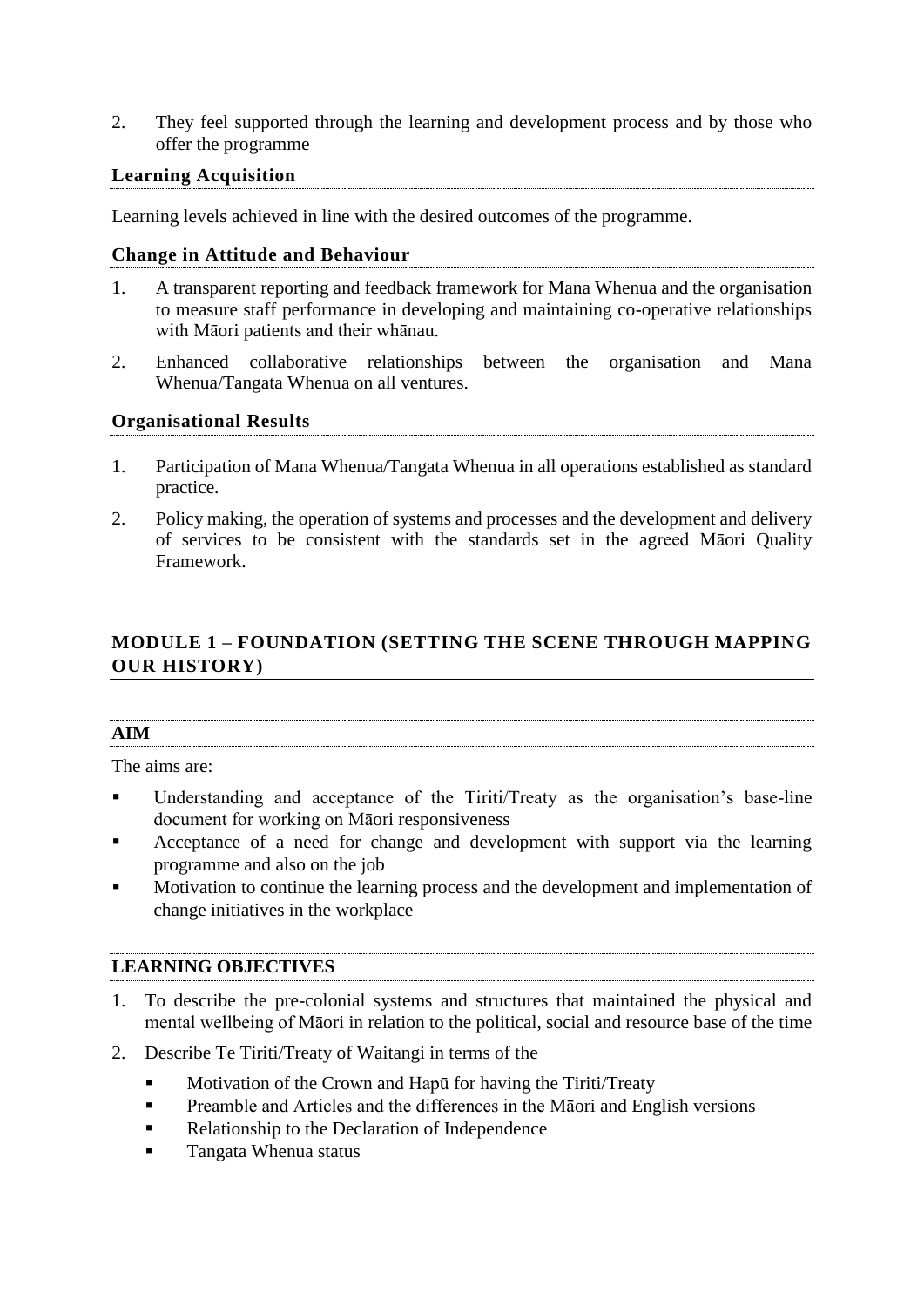- 3. To describe the health impact of settlement, legislation and government action on Māori mental, physical and spiritual health e.g. Suppression of Tohunga Act and the impact of the following on whānau and hapū health status and practices:
	- Food
	- **Smoking & Alcohol**
	- Child rearing
	- $\blacksquare$  Hygiene
	- Diseases and their treatment

# **MODULE 2 - WORKING WITH THE TIKANGA BEST PRACTICE POLICY ON THE JOB**

**AIM**

The aims are for participants to:

- Accept the relevance of Tangata Whenua values in the mainstream system.
- Take individual responsibility to integrate these values into day-to-day operations.

# **LEARNING OBJECTIVES**

- 1. To describe Te Ao Māori, its operating dynamics and key concepts and values that are practised today.
- 2. To demonstrate an understanding of how one's own values and beliefs affect behaviour through an analysis of an organisational example using existing values.
- 3. To demonstrate an understanding of how both Māori values and beliefs and organisational values can be applied together in the workplace
- 4. To develop skills in applying the Tikanga Best Practice Policy using selected case studies:-
	- Initial and ongoing encounters with Māori
	- Developing Relationships with Māori (establishing/building/maintaining/ ending)

# **TASK BETWEEN MODULE 2 AND 3**

To analyse own work processes and environment to identify at least two priority areas for change that relate to the following focus areas in the Tikanga Best Practice Policy

- 1. Rituals of First Encounter
- 2. Patient and Whānau Engagement
- 3. Working Together
- 4. Disengagement
- 5. Empowerment of Patient and Whānau for Health

# **MODULE 3 - APPLYING TIKANGA BEST PRACTICE IN THE WORKPLACE**

**AIM**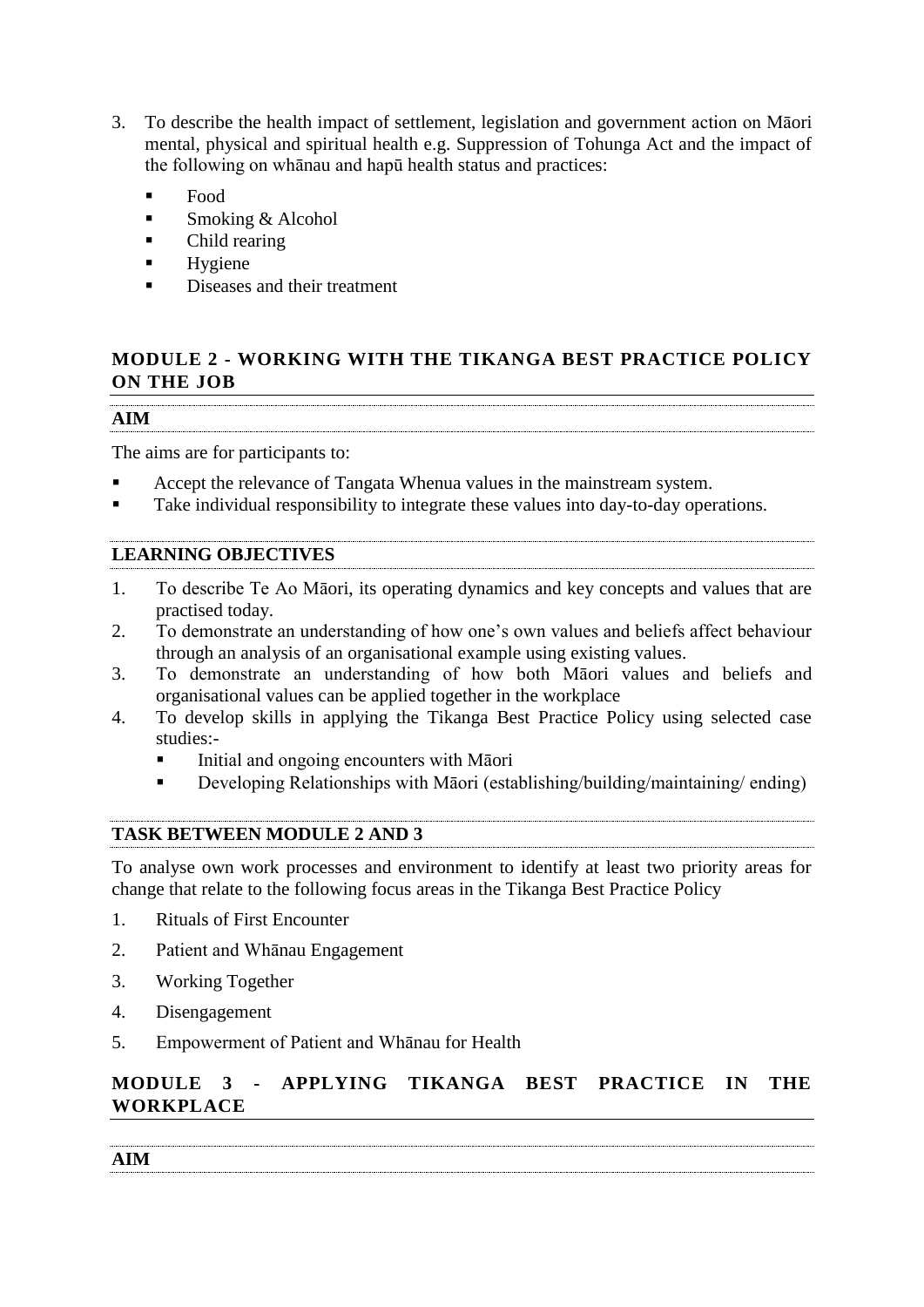The aims are to:

- Support individuals and teams to complete at least one change action relevant to the workplace
- **Enhance the skills for establishing and maintaining effective relationships with whānau** and the community in relation to health
- Know who to contact for support

## **LEARNING OBJECTIVES**

- 1. To complete the development of change initiatives that incorporate Tangata Whenua and organisational values within individual and team professional practice
- 2. To further develop knowledge and skills to work more effectively with whānau including appropriate communication styles and behaviours, processes and protocols for relationship development and management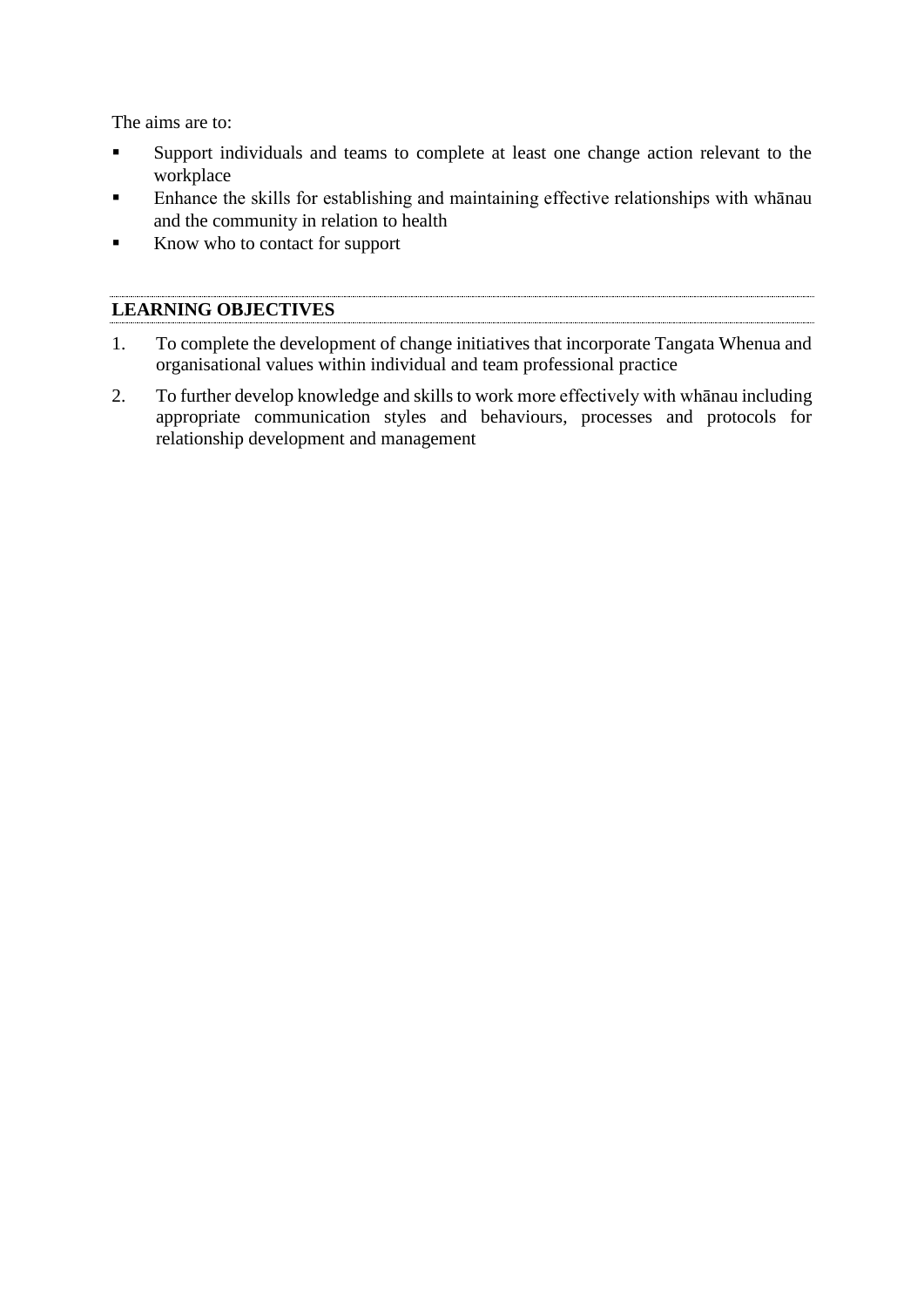## **HOW READY IS YOUR ORGANISATION FOR TIRITI/TREATY OF WAITANGI ORGANISATION DEVELOPMENT**

- What has prompted your organisation to put energy into relating to Māori?
- Is there a situation or dilemma you are facing right now in Māori or Tiriti/Treaty relationships?
- How much contact do you already have with Māori staff, customers, stakeholders? What have you learned from this contact?
- Is there a key current issue that if handled well will encourage growth in relationships with Tangata Whenua?
- Is there a key current issue that is being avoided by the organisation?
- Where does the energy for development currently reside? On a scale of 1 to 10 how important is this matter right now?
- Where this matter gets an 8 or 9 on the scale there is a follow up question:
- What is it that makes it an  $8$  or  $9$ ?
- If you could wave a wand over the organisation's relationships with Māori, what would you see?
- What is getting in the way of deciding to take some action?
- Has your organisation successfully build relationships with other stakeholders?
- What has worked with other stakeholders?
- How willing is the organisation to do things differently if you discover a need to do that to make the relationship with Māori work? On a scale of 1 to 10?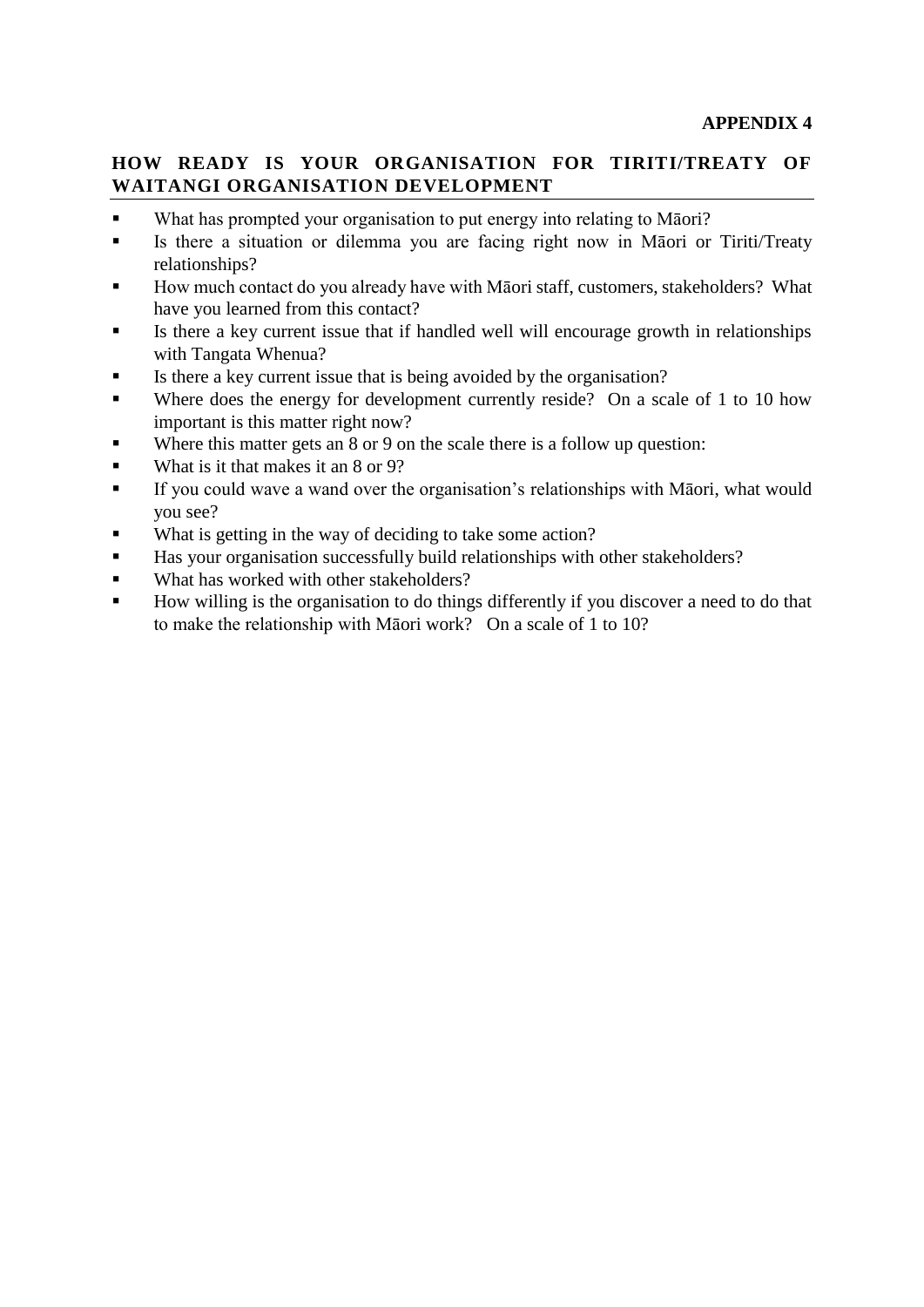## **HOW READY IS YOUR COMMUNITY FOR TIRITI/TREATY OF WAITANGI COMMUNITY DEVELOPMENT**

- What has prompted your community to put energy into relating to Māori?
- Is there a situation or dilemma your community is facing right now in Māori or Tiriti/Treaty relationships?
- Is there a key current issue that if handled well will encourage growth in relationships with Tangata Whenua?
- Is there a key current issue that is being avoided by the community?
- What is getting in the way of deciding to take action on a key community issue?
- Has your community successfully built relationships with other stakeholders?
- What has worked with other stakeholders?
- How willing is the community members to do things differently if you discover a need to do that to make the relationship with Māori work? On a scale of 1 to 10?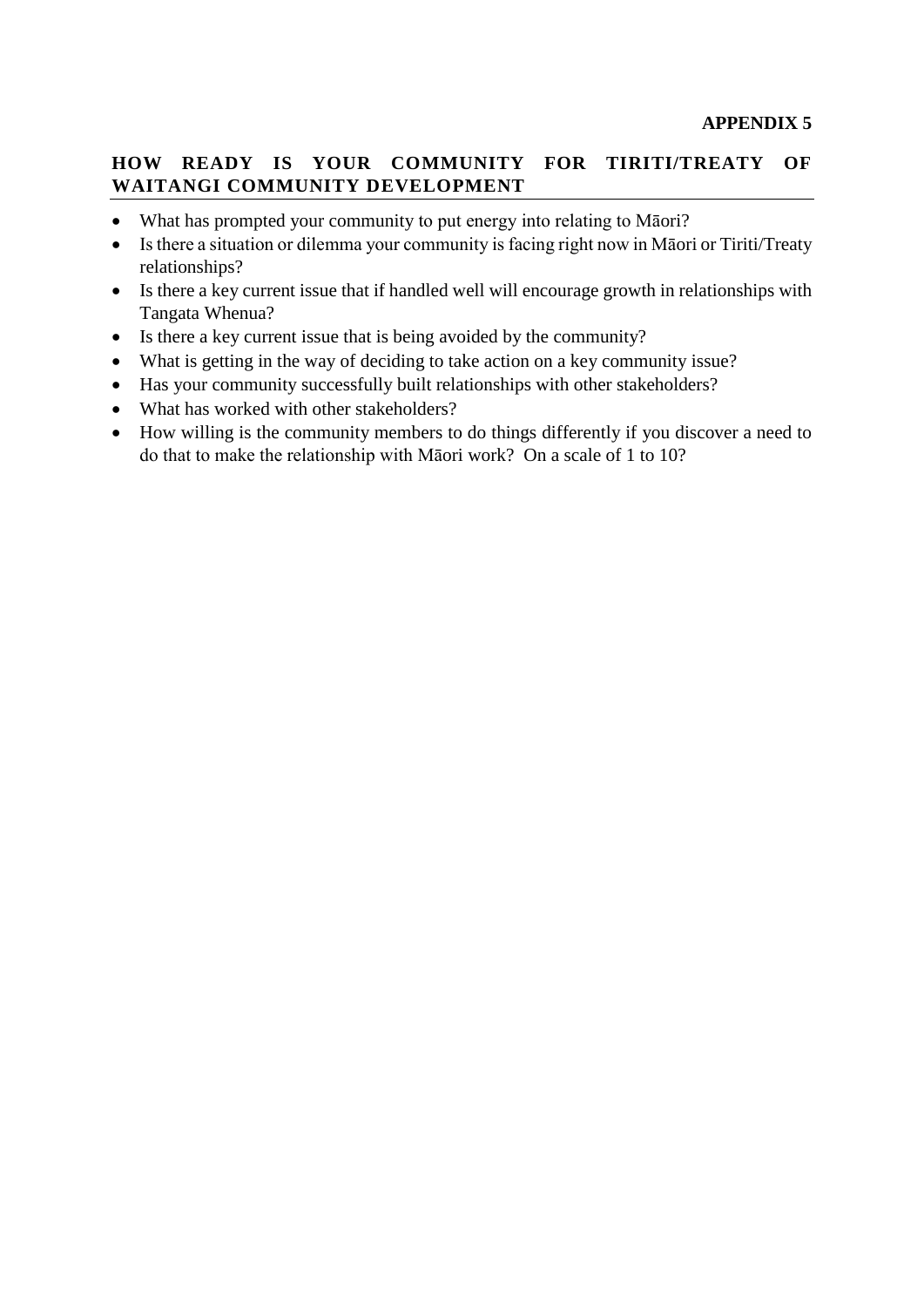## **APPENDIX 6**

# **IDENTIFYING A GOOD ORGANISATIONAL STARTING POINT**

|    | <b>Element</b>                                                                                                                                                    | <b>Yes</b> | N <sub>0</sub> | In<br><b>Part</b> | Don't<br><b>Know</b> |
|----|-------------------------------------------------------------------------------------------------------------------------------------------------------------------|------------|----------------|-------------------|----------------------|
|    | <b>Policy and Strategy</b>                                                                                                                                        |            |                |                   |                      |
| 1. | Do we have a policy about engaging the Tiriti/Treaty of<br>Waitangi throughout the organisation?                                                                  |            |                |                   |                      |
| 2. | Do we have a policy for working with Māori?                                                                                                                       |            |                |                   |                      |
| 3. | Do we know the energy levels for Tiriti/Treaty development<br>within governance and management?                                                                   |            |                |                   |                      |
| 4. | Do we know the energy levels for Tiriti/Treaty development<br>within our staff and volunteer group?                                                               |            |                |                   |                      |
|    | <b>Element</b>                                                                                                                                                    | <b>Yes</b> | N <sub>0</sub> | In<br><b>Part</b> | Don't<br><b>Know</b> |
|    | <b>Education and Training</b>                                                                                                                                     |            |                |                   |                      |
| 1. | Does our governance group have the knowledge and skills<br>needed to work with the Tiriti/Treaty?                                                                 |            |                |                   |                      |
| 2. | Does our management group have the knowledge it needs to<br>work with the Tiriti/Treaty?                                                                          |            |                |                   |                      |
| 3. | Do our staff and volunteers have the knowledge and skills<br>needed to work with the Tiriti/Treaty?                                                               |            |                |                   |                      |
| 4. | Do we have the level of cross-cultural skills to work<br>respectfully with Māori across the organisation (e.g. two-<br>worldview analysis, communication skills)? |            |                |                   |                      |
|    | <b>Element</b>                                                                                                                                                    | Yes        | N <sub>0</sub> | In<br>Part        | Don't<br><b>Know</b> |
|    | <b>Change Management</b>                                                                                                                                          |            |                |                   |                      |
| 1. | Is the organisation willing to do things differently if there is<br>a need to shift organisational culture?                                                       |            |                |                   |                      |
| 2. | Does the organisation understand that the way we work with<br>cultural difference internally will impact our relationships<br>with clients and communities?       |            |                |                   |                      |
| 3. | Is there a willingness within the organisation to manage<br>change in the operations where this will improve service<br>delivery?                                 |            |                |                   |                      |
| 4. | Does the organisation have change leaders who could assist<br>others in the application of tikanga Māori to the workings of<br>the organisation?                  |            |                |                   |                      |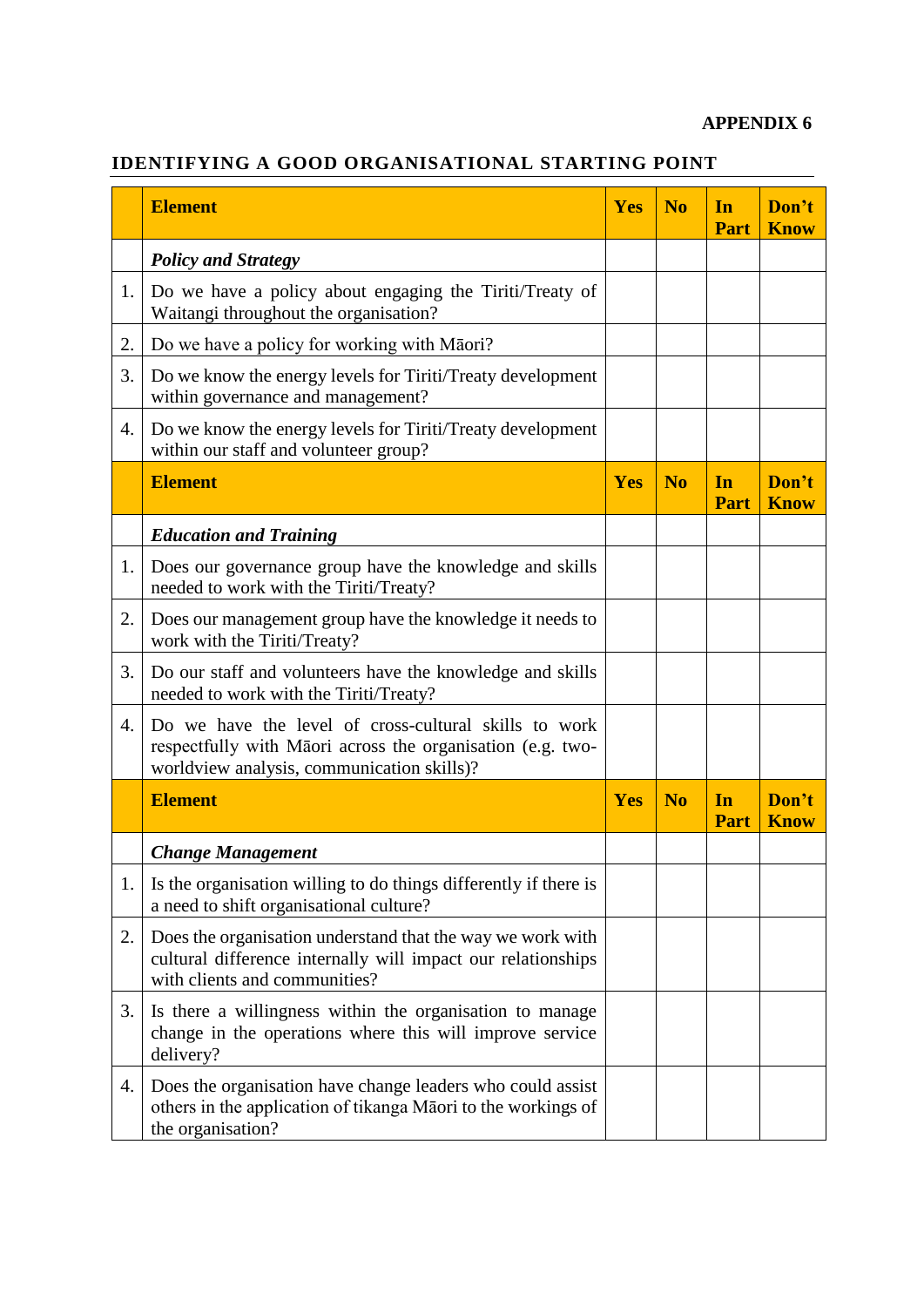|    | <b>Element</b>                                                                  | <b>Yes</b> | N <sub>0</sub> | <b>In</b><br><b>Part</b> | Don't<br><b>Know</b> |
|----|---------------------------------------------------------------------------------|------------|----------------|--------------------------|----------------------|
|    | <b>External Relationships</b>                                                   |            |                |                          |                      |
|    | Do we know why we want a Tiriti/Treaty based<br>relationship?                   |            |                |                          |                      |
| 2. | Do we know what we have to offer to a relationship with<br>mana/tangata whenua? |            |                |                          |                      |
| 3. | Do we know what prospective mana/tangata whenua<br>partners might need from us? |            |                |                          |                      |
| 4. | Do we know what we need from a relationship with<br>mana/tangata whenua?        |            |                |                          |                      |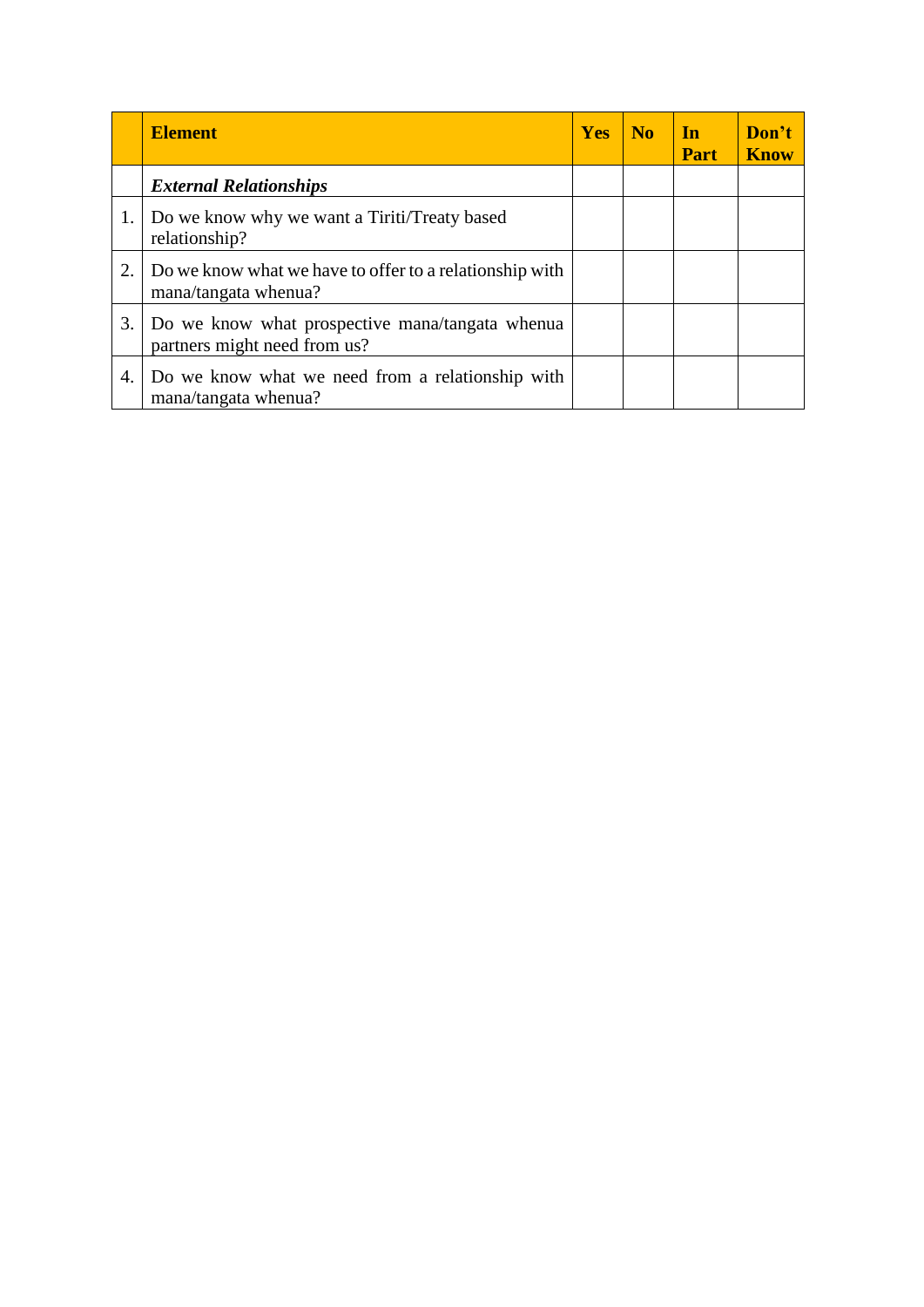# **APPENDIX 7**

# **IDENTIFYING A GOOD COMMUNITY STARTING POINT**

|    | <b>Element</b>                                                                                                                                                                         | <b>Yes</b> | N <sub>0</sub> | In<br>Part        | Don't<br><b>Know</b> |
|----|----------------------------------------------------------------------------------------------------------------------------------------------------------------------------------------|------------|----------------|-------------------|----------------------|
|    | <b>Strategy</b>                                                                                                                                                                        |            |                |                   |                      |
| 1. | Do we have a desire to engage the Tiriti/Treaty of Waitangi<br>within our communities?                                                                                                 |            |                |                   |                      |
| 2. | Do we have a desire to share leadership with Māori?                                                                                                                                    |            |                |                   |                      |
| 3. | Are there critical events or opportunities which, if<br>explored, might assist positive and productive working<br>together with the Tiriti/Treaty?                                     |            |                |                   |                      |
| 4. | Do we know the energy levels for Tiriti/Treaty<br>development within communities?                                                                                                      |            |                |                   |                      |
|    | <b>Element</b>                                                                                                                                                                         | Yes        | N <sub>o</sub> | In<br><b>Part</b> | Don't<br><b>Know</b> |
|    | <b>Education and Training</b>                                                                                                                                                          |            |                |                   |                      |
| 1. | Does our community have people with the knowledge<br>needed to work with the Tiriti/Treaty?                                                                                            |            |                |                   |                      |
| 2. | Does our community have people with the knowledge and<br>skill needed to analyse issues raised by the Tiriti/Treaty?                                                                   |            |                |                   |                      |
| 3. | Do we have people in the community with the level of<br>cross-cultural skills to work respectfully with Māori in the<br>community (communication skills for conducting hui,<br>$etc$ ? |            |                |                   |                      |
|    | <b>Element</b>                                                                                                                                                                         | Yes        | N <sub>0</sub> | In<br>Part        | Don't<br><b>Know</b> |
|    | <b>Change Management</b>                                                                                                                                                               |            |                |                   |                      |
|    | Is the community willing to do things differently if there is<br>a need to shift community culture?                                                                                    |            |                |                   |                      |
| 2. | Does the community understand that the way we work with<br>cultural difference will impact our relationships with each<br>other?                                                       |            |                |                   |                      |
| 3. | Is there a willingness within the community to manage<br>where<br>change<br>improve<br>community<br>this<br>will<br>empowerment?                                                       |            |                |                   |                      |
| 4. | Does the community have change leaders who could assist<br>others in the application of tikanga Māori to the workings<br>within the community?                                         |            |                |                   |                      |